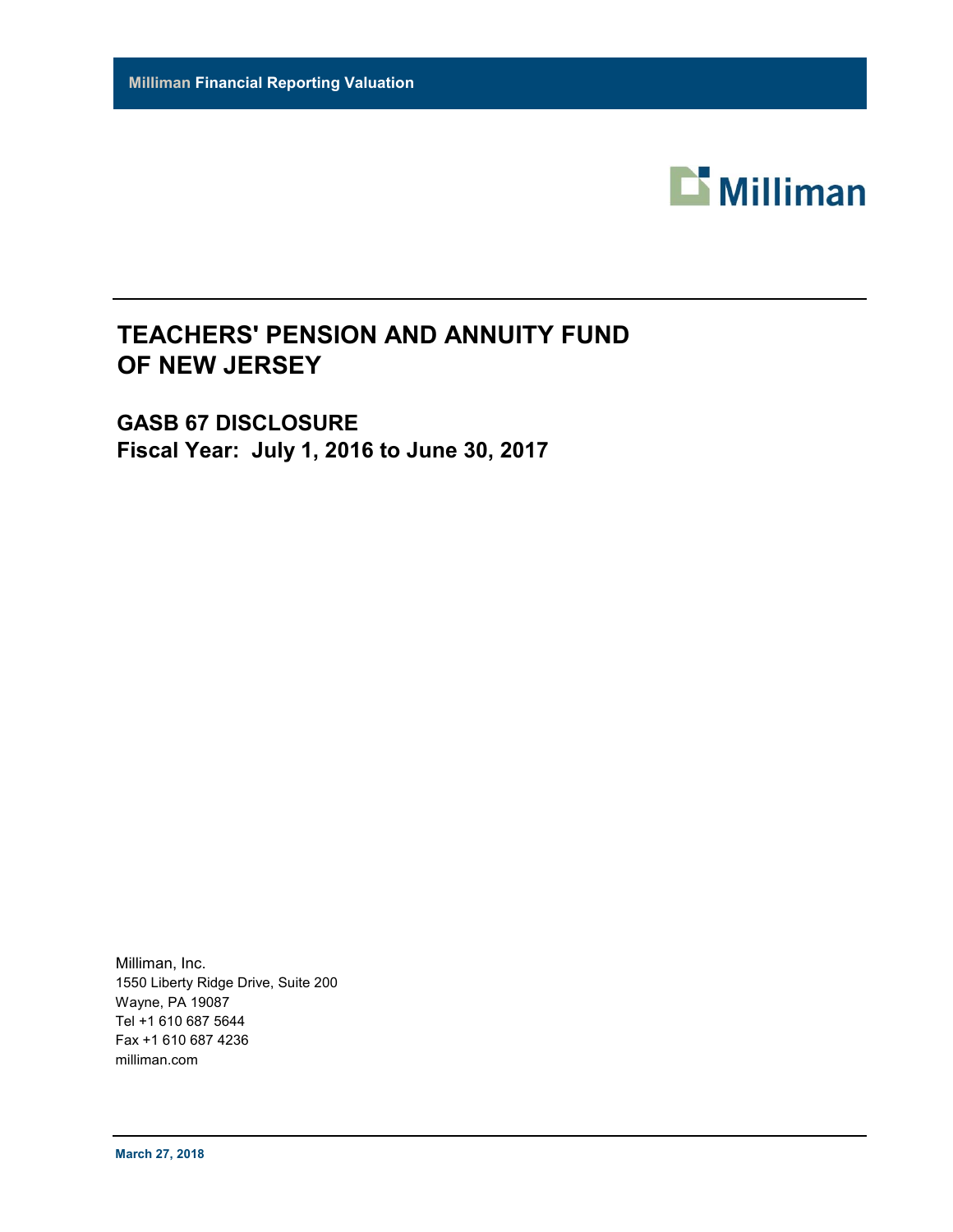## **Table of Contents**

| <b>Certification</b>                                             | 1              |
|------------------------------------------------------------------|----------------|
| <b>Executive Summary</b>                                         | 3              |
| Overview of GASB 67 and GASB 68                                  | 4              |
| <b>Statement of Fiduciary Net Position</b>                       | 5              |
| <b>Statement of Changes in Fiduciary Net Position</b>            | 6              |
| <b>Money-Weighted Rate of Return</b>                             | $\overline{7}$ |
| <b>Net Pension Liability</b>                                     | 8              |
| <b>Changes in Net Pension Liability</b>                          | 9              |
| <b>Long-Term Expected Rate of Return</b>                         | 10             |
| Schedule of Changes in Net Pension Liability and Related Ratios  | 11             |
| <b>Schedule of Employer Contributions</b>                        | 12             |
| <b>Depletion Date Projection</b>                                 | 13             |
| <b>Actuarial Methods and Assumptions Used for Funding Policy</b> | 14             |
| <b>Projection of Contributions</b>                               | 15             |
| <b>Projection of Fiduciary Net Position</b>                      | 16             |
| <b>Actuarial Present Value of Projected Benefit Payments</b>     | 17             |
| Glossary                                                         | 18             |

**GASB 67 Disclosure for Fiscal Year Ending June 30, 2017**

**Teachers' Pension and Annuity Fund of New Jersey**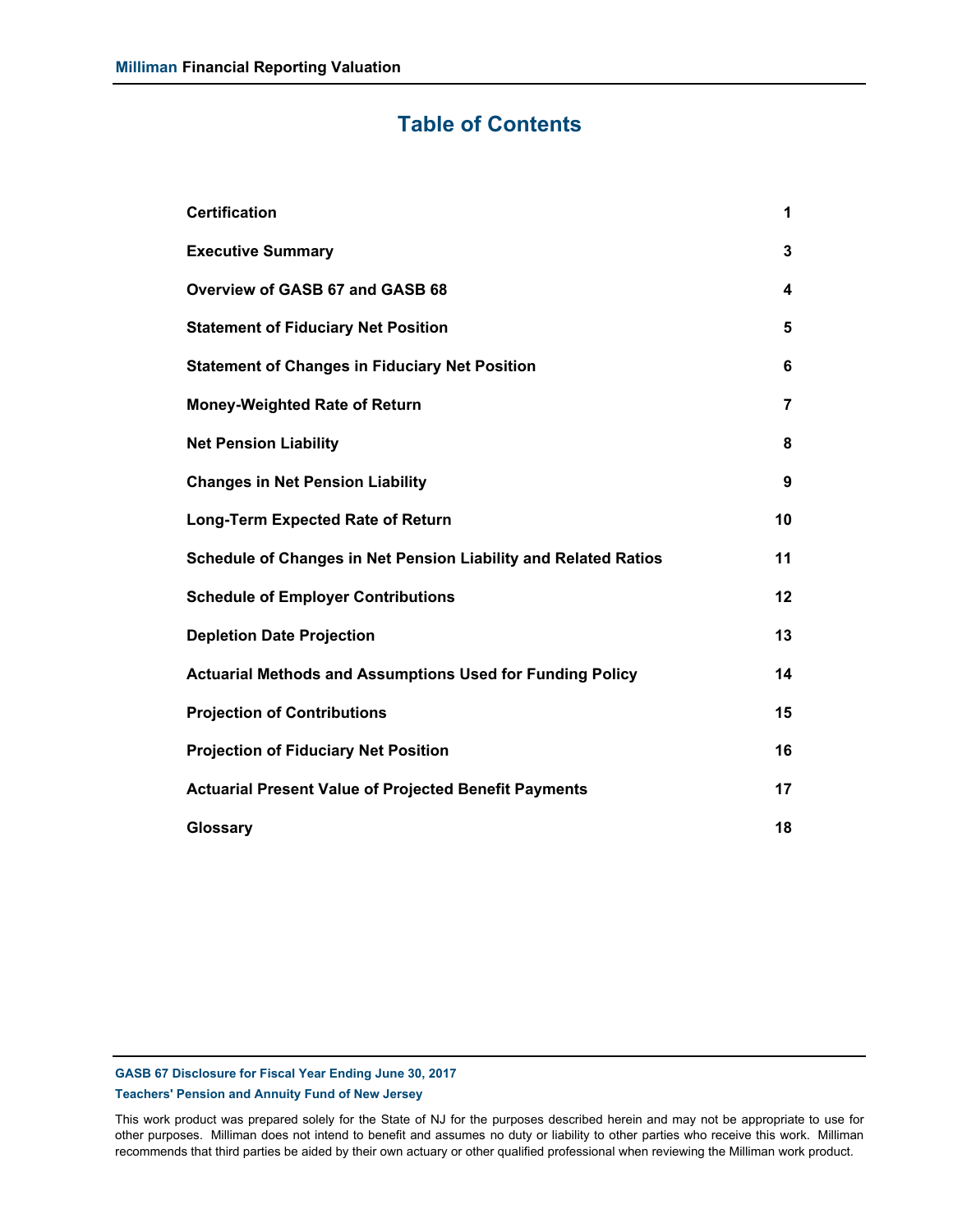### **Certification**

Actuarial computations presented in this report under Statement No. 67 of the Governmental Accounting Standards Board are for purposes of assisting the State of NJ in fulfilling its financial accounting requirements. No attempt is being made to offer any accounting opinion or advice. This report is for fiscal year July 1, 2016 to June 30, 2017. The reporting date for determining plan assets and obligations is June 30, 2017. The calculations enclosed in this report have been made on a basis consistent with our understanding of the plan provisions. Determinations for purposes other than meeting financial reporting requirements may be significantly different than the results contained in this report. Accordingly, additional determinations may be needed for other purposes, such as judging benefit security or meeting employer funding requirements.

In preparing this report, we relied, without audit, on information as of July 1, 2016 as well as asset information as of June 30, 2017 furnished by the State of NJ. This information includes, but is not limited to, statutory provisions, member census data, and financial information. The breakdown as of July 1, 2016 includes 140,563 active participants, 13,822 terminated vested and other inactive participants (13,600 noncontributory members are treated as inactive for this purpose), and 101,246 retirees and beneficiaries. Please see Milliman's funding valuation report dated February 3, 2017 for more information on the plan's participants as of July 1, 2016 as well as a summary of the plan provisions and actuarial methods. Other actuarial assumptions are based on the Experience Study report dated January 16, 2017. Please refer to that report for more information. Furthermore, this report reflects a reduction in the investment return assumption. For the determination of projected statutory contributions, it is reduced to 7.5% for July 1, 2017 and 2018 valuations, 7.3% for July 1, 2019 and 2020 valuations, and 7% for 2021 and later valuations. For GASB 67 purposes, it is reduced to 7% effective June 30, 2017.

We performed a limited review of the census and financial information used directly in our analysis and have found them to be reasonably consistent and comparable with information used for other purposes. The valuation results depend on the integrity of this information. If any of this information is inaccurate or incomplete our results may be different and our calculations may need to be revised.

We hereby certify that, to the best of our knowledge, this report, including all costs and liabilities based on actuarial assumptions and methods adopted by the Board or mandated by statute, is complete and accurate and determined in conformance with generally recognized and accepted actuarial principles and practices, which are consistent with the Actuarial Standards of Practice promulgated by the Actuarial Standards Board and the applicable Guides to Professional Conduct, amplifying Opinions and supporting Recommendations of the American Academy of Actuaries.

This valuation report is only an estimate of the Plan's financial condition as of a single date. It can neither predict the Plan's future condition nor guarantee future financial soundness. Actuarial valuations do not affect the ultimate cost of Plan benefits, only the timing of Plan contributions. While the valuation is based on an array of assumptions adopted by the Board and/or set by the Treasurer, other assumption sets may also be reasonable and valuation results based on those assumptions would be different. No one set of assumptions is uniquely correct. Determining results using alternative assumptions is outside the scope of our engagement.

### **GASB 67 Disclosure for Fiscal Year Ending June 30, 2017 Page 1 Teachers' Pension and Annuity Fund of New Jersey**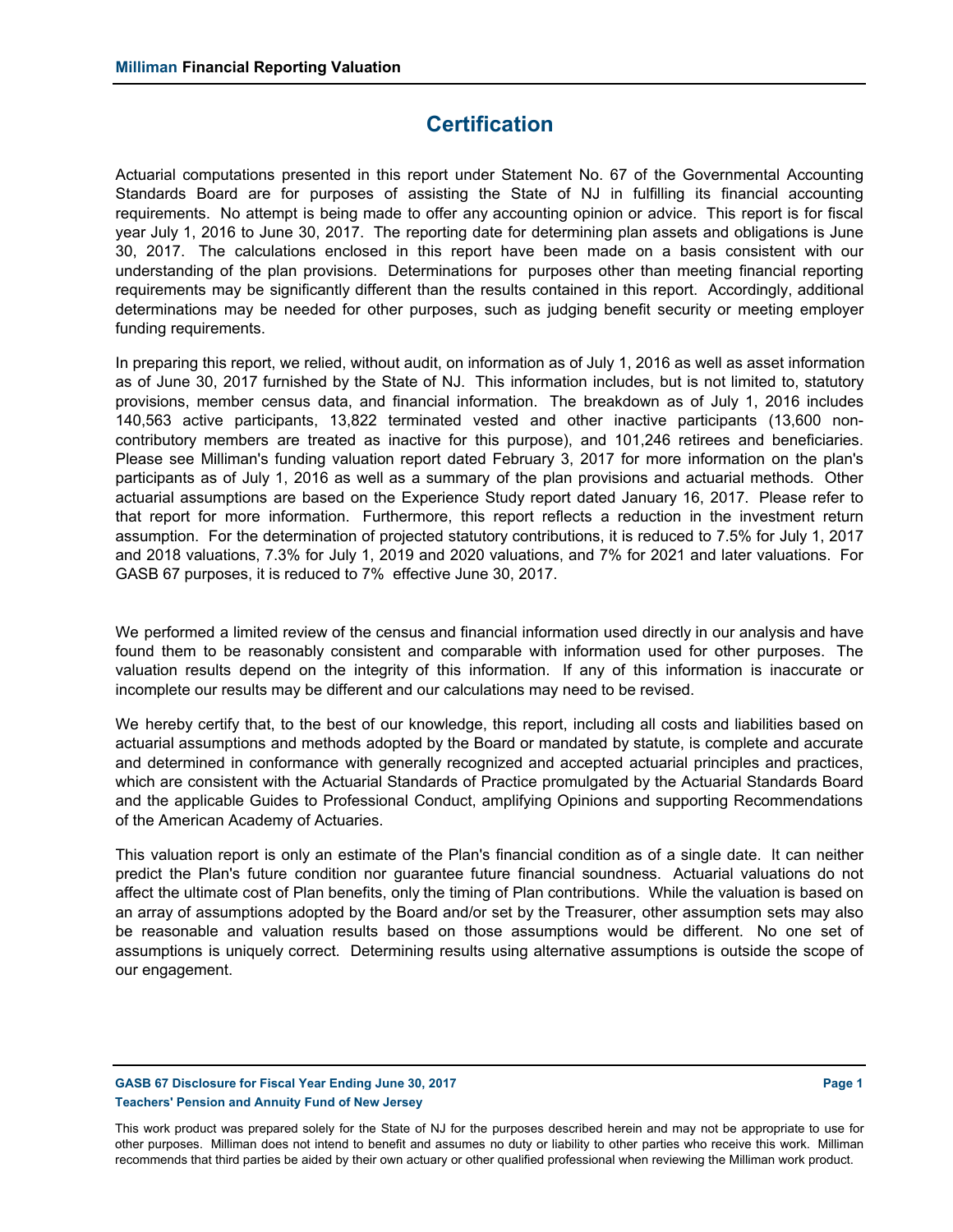### **Certification**

Future actuarial measurements may differ significantly from the current measurements presented in this report due to factors such as, but not limited to, the following: plan experience differing from that anticipated by the economic or demographic assumptions; changes in economic or demographic assumptions; increases or decreases expected as part of the natural operation of the methodology used for these measurements (such as the end of an amortization period or additional cost or contribution requirements based on the plan's funded status); and changes in plan provisions or applicable law. Due to the limited scope of the actuarial assignment, we did not perform an analysis of the potential range of such future measurements.

Milliman's work is prepared solely for the use use and benefit of the State of New Jersey Division of Pensions and Benefits. To the extent that Milliman's work is not subject to disclosure under applicable public records laws, Milliman's work may not be provided to third parties without Milliman's prior written consent. Milliman does not intend to benefit or create a legal duty to any third party recipient of its work product. Milliman's consent to release its work product to any third party may be conditioned on the third party signing a Release, subject to the following exceptions: (a) the Plan Sponsor may provide a copy of Milliman's work, in its entirety, to the Plan Sponsor's professional service advisors who are subject to a duty of confidentiality and who agree to not use Milliman's work for any purpose other than to benefit the Fund; and (b) the Plan Sponsor may provide a copy of Milliman's work, in its entirety, to other governmental entities, as required by law.

No third party recipient of Milliman's work product should rely upon Milliman's work product. Such recipients should engage qualified professionals for advice appropriate to their specific needs.

The consultants who worked on this assignment are pension actuaries. Milliman's advice is not intended to be a substitute for qualified legal or accounting counsel.

The signing actuaries are independent of the plan sponsor. We are not aware of any relationship that would impair the objectivity of our work.

On the basis of the foregoing, we hereby certify that, to the best of our knowledge and belief, this report is complete and has been prepared in accordance with generally recognized accepted actuarial principles and practices. We are members of the American Academy of Actuaries and meet the Qualification Standards to render the actuarial opinion contained herein.

South Ponton

Consulting Actuary Consulting Actuary

Richard I LYord

Scott F. Porter, FSA **Richard L. Gordon, FSA** 

**GASB 67 Disclosure for Fiscal Year Ending June 30, 2017 Page 2 Teachers' Pension and Annuity Fund of New Jersey**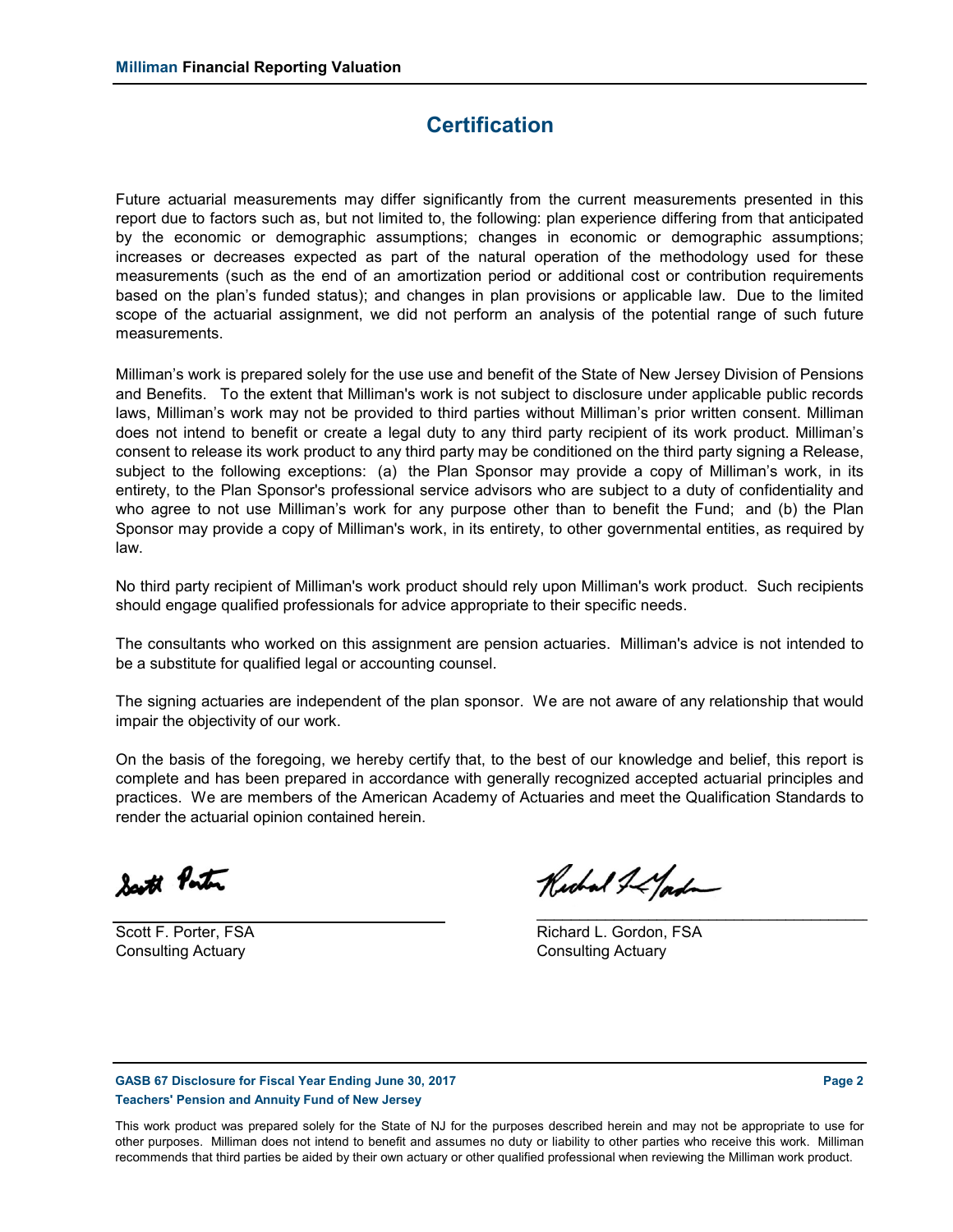### **Executive Summary**

This report presents the results of the actuarial valuation in accordance with GASB 67 as of June 30, 2017 for the Teachers' Pension and Annuity Fund. There are several differences in actuarial assumptions and methods specified by GASB 67 versus those used to determine the statutory contribution in accordance with New Jersey statute. These differences include treatment of receivable contributions, amortization methods, actuarial cost methods, inclusion of insurance benefits and potentially the discount rate.

The discount rate is based on the single equivalent rate that results in the same actuarial present value as the long-term expected rate of return applied to benefit payments, to the extent that the plan's fiduciary net position is projected to be sufficient to make projected benefit payments, and the municipal bond rate applied to benefit payments, to the extent that the plan's fiduciary net position is not projected to be sufficient. As of June 30, 2017, the plan's fiduciary net position is not projected to be sufficient in year 19 of the projection or by June 30, 2036. The depletion date has increased seven years from the prior year GASB 67 valuation.

The depletion date determination reflects Chapter 98, P.L. 2017, which transfers the Lottery Enterprise, and thus future Lottery revenues, to the State pension funds for a period of 30 years. TPAF will receive 77.78% of the Lottery revenues. The inclusion of future Lottery revenues delayed the year of depletion by three years. The value of the Lottery is not considered an asset for GASB purposes until the actual revenue is transferred into the pension funds.

The primary assumption in determining the sufficiency of a plan's fiduciary net position relates to expected State contributions. Beginning with the 2018 fiscal year, 40% of the projected gross statutory pension contributions less any Lottery offset was assumed to be made by the State each year. This assumption represents the percentage of actual State contributions made towards the statutory contribution for the Fiscal Year Ending June 30, 2017 in accordance with GASB Statement No. 67. In determining the projected gross statutory pension contributions, a 7.5% investment return for the July 1, 2017 and 2018 valuations, 7.3% for the July 1, 2019 and 2020 valuations, and 7% for the July 1, 2021 and later valuations, was used as specified by the State Treasurer. To the extent actual contributions are higher (lower) than shown, any date of depletion would be later (sooner) than shown in this report.

Since a date of depletion is determined, the discount rate is much lower than the investment return assumption of 7% as of June 30, 2017 for GASB 67 purposes. After assets are expected to be depleted, projected benefit payments are discounted using the municipal bond index. The State of New Jersey chose the Bond Buyer GO 20-Bond Municipal Bond Index. Both the investment return assumption and the bond index changed from June 30, 2016 to June 30, 2017. The investment return assumption was reduced from 7.65% to 7%, and the bond index increased from 2.85% to 3.58%. The combined effect of the changes to the assumptions and updated depletion date projections is an increase in the single equivalent rate from 3.22% as of July 1, 2016 to 4.25% as of June 30, 2017. The impact of the increase in the discount rate decreased the unfunded liability by approximately \$13.3 billion. The unfunded liability, referred to as the Net Pension Liability, is \$67.7 billion for a funded ratio of 25.4% as of June 30, 2017.

The benefits covered under this valuation include pension benefits and noncontributory group insurance benefits (NCGI). The depletion date has been determined based on the funding of pension benefits only whereas the weighted average discount rate reflects pension and NCGI benefits.

**GASB 67 Disclosure for Fiscal Year Ending June 30, 2017 Page 3 Teachers' Pension and Annuity Fund of New Jersey**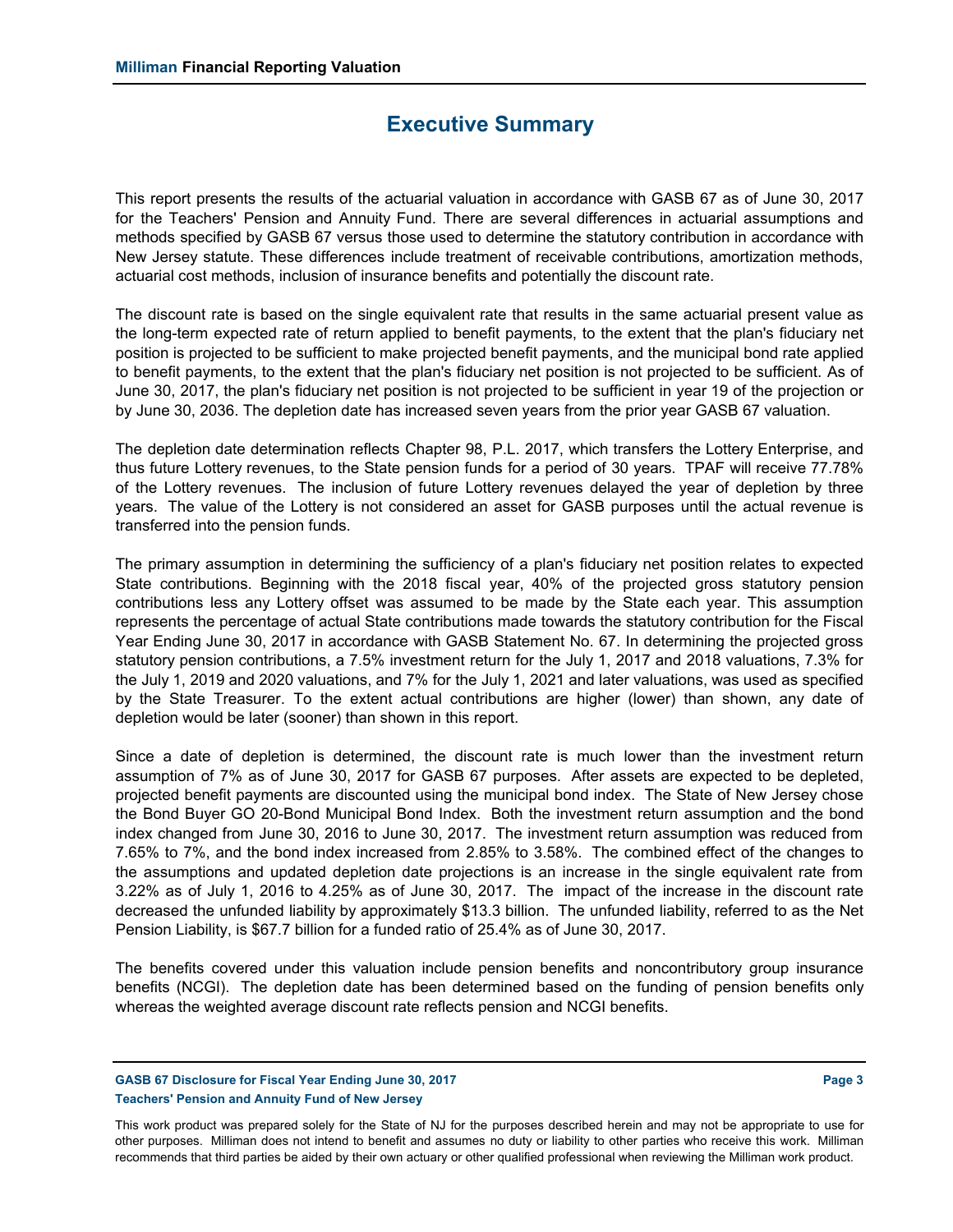### **Overview of GASB 67 and GASB 68**

The Governmental Accounting Standards Board (GASB) released new accounting standards for public pension plans and participating employers in 2012. These standards, GASB Statements No. 67 and 68, have substantially revised the accounting requirements previously mandated under GASB Statements No. 25 and 27. The most notable change is the distinct separation of funding from financial reporting. The Annual Required Contribution (ARC) has been eliminated under GASB 67 and 68 and is no longer relevant for financial reporting purposes. As a result, plan sponsors have been encouraged to establish a formal funding policy that is separate from financial reporting calculations.

GASB 67 applies to financial reporting for public pension plans and is required to be implemented for plan fiscal years beginning after June 15, 2013. Note that a plan's fiscal year might not be the same as the employer's fiscal year. Even if the plan does not issue standalone financial statements, but rather is considered a pension trust fund of a government, it is subject to GASB 67. Under GASB 67, enhancements to the financial statement disclosures are required, along with certain required supplementary information.

GASB 68 governs the specifics of accounting for public pension plan obligations for participating employers and is required to be implemented for employer fiscal years beginning after June 15, 2014. GASB 68 requires a liability for pension obligations, known as the Net Pension Liability, to be recognized on the balance sheets of participating employers. Changes in the Net Pension Liability will be immediately recognized as Pension Expense on the income statement or reported as deferred inflows/outflows of resources depending on the nature of the change.

#### **GASB 67 Disclosure for Fiscal Year Ending June 30, 2017 Page 4 Teachers' Pension and Annuity Fund of New Jersey**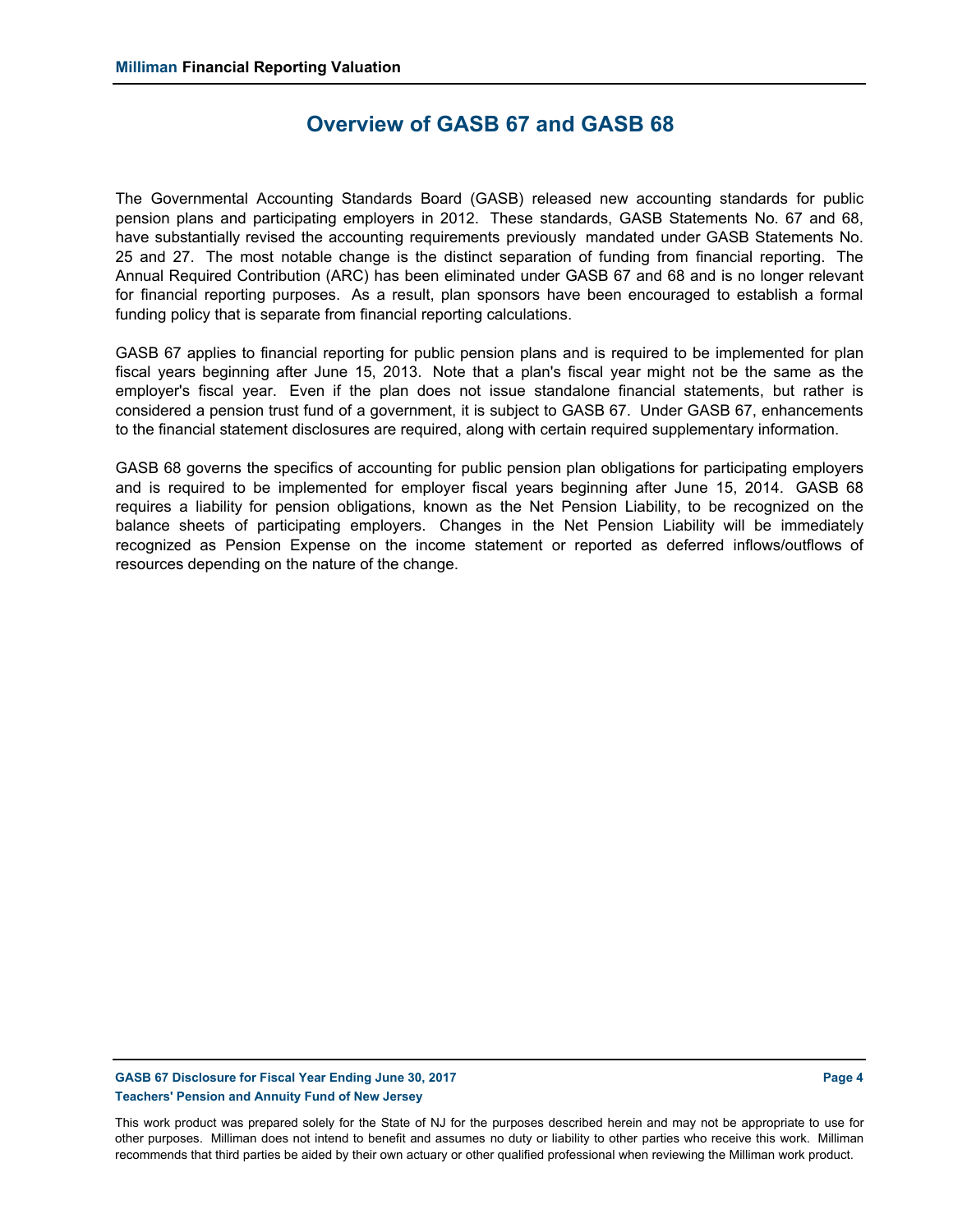# **Statement of Fiduciary Net Position**

|                                                   | <b>June 30, 2016</b> | <b>June 30, 2017</b> |
|---------------------------------------------------|----------------------|----------------------|
| <b>Assets</b>                                     |                      |                      |
| Cash and cash equivalents                         | \$2,414,775          | \$353,178,098        |
| Receivables and prepaid expenses:                 |                      |                      |
| Receivable contributions and loans                | 386,888,140          | 386,281,892          |
| Receivable investment income                      | 33,129               | 41,228               |
| Receivables from brokers for unsettled trades     | $\mathbf{0}$         | 0                    |
| Prepaid expenses                                  | 2,551,217            | 12,647,936           |
| <b>Total receivables</b>                          | 389,472,486          | 398,971,056          |
| Investments:                                      |                      |                      |
| Pension Fund A                                    | $\mathbf 0$          | 0                    |
| Pension Fund B                                    | 0                    | 0                    |
| Pension Fund D                                    | 14,568,762,228       | 15,621,176,710       |
| Pension Fund E                                    | 7,797,708,833        | 7,066,359,178        |
| Short-term investments                            | 394,124,066          | 61,465,645           |
| <b>Total investments</b>                          | 22,760,595,127       | 22,749,001,533       |
| Invested securities lending cash collateral       | $\mathbf 0$          | $\mathbf 0$          |
| Capital assets net of accumulated depreciation    | $\mathbf 0$          | $\mathbf 0$          |
| <b>Total assets</b>                               | 23, 152, 482, 388    | 23,501,150,687       |
| <b>Liabilities</b>                                |                      |                      |
| Accrued expenses and benefits payable             | 435,116,731          | 445,076,097          |
| Securities lending cash collateral (net)          | (497, 310)           | (87, 239)            |
| <b>CGIPF Payable</b>                              |                      |                      |
| <b>Total liabilities</b>                          | 434,619,421          | 444,988,858          |
| Net position restricted for pensions <sup>1</sup> | \$22,717,862,967     | \$23,056,161,829     |

 $^1$  Excludes any statutory pension and ERI contribution receivables not reflected in TPAF's financial statements.

#### **GASB 67 Disclosure for Fiscal Year Ending June 30, 2017 Page 5 Teachers' Pension and Annuity Fund of New Jersey**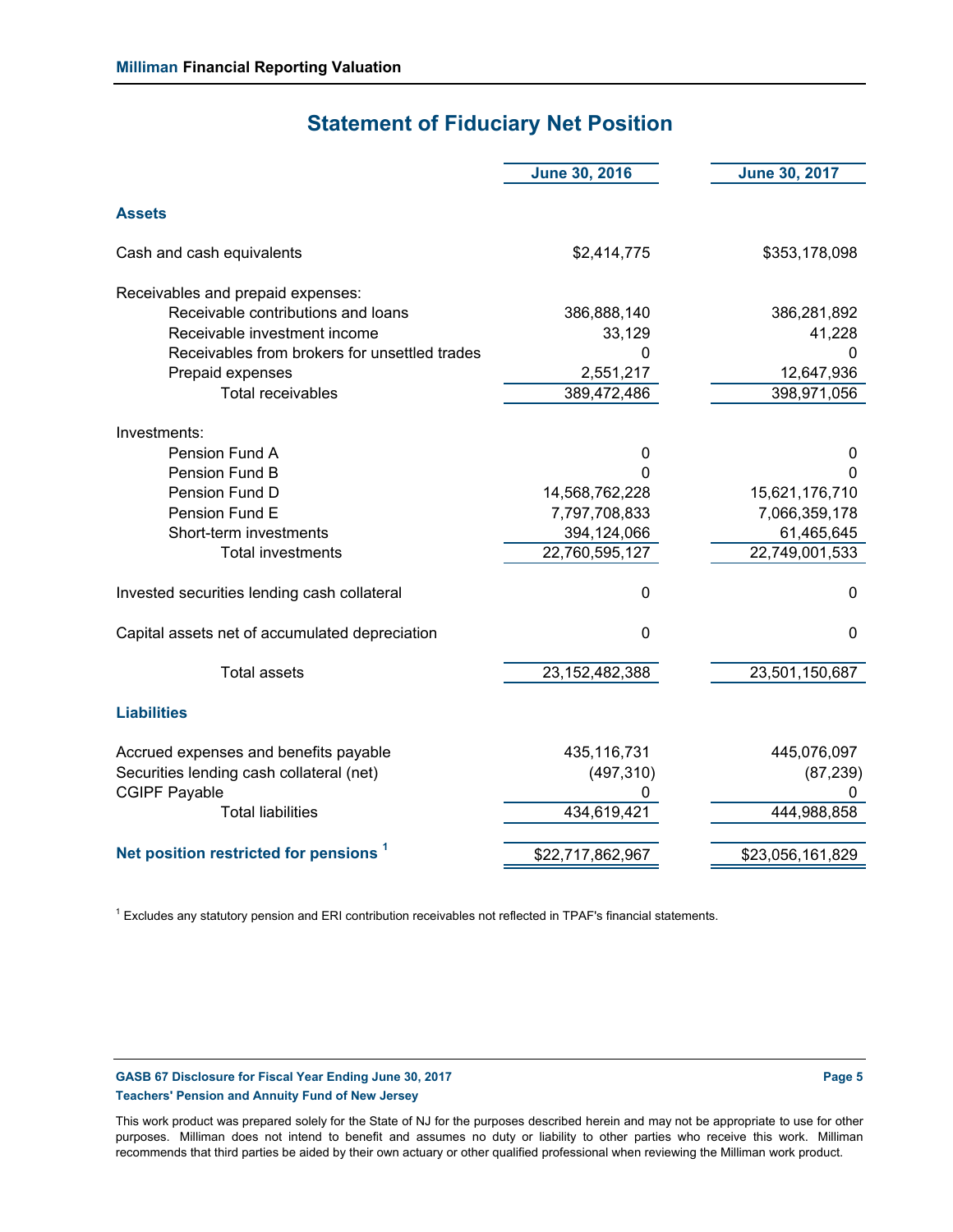# **Statement of Changes in Fiduciary Net Position**

|                                                 | <b>June 30, 2017</b> |
|-------------------------------------------------|----------------------|
|                                                 |                      |
| <b>Additions</b>                                |                      |
| Member contributions                            | \$790,788,033        |
| Employer contributions (State, Local, and NCGI) | 1,127,018,480        |
| Transfers from other systems                    | 1,338,431            |
| Other                                           | 357,659              |
| <b>Total contributions</b>                      | 1,919,502,603        |
| Investment income (loss):                       |                      |
| Interest                                        | 413,729,524          |
| <b>Dividends</b>                                |                      |
| Net increase in fair value of investments       | 2,300,089,571        |
| Securities lending income                       | 0                    |
| Less investment expenses:                       |                      |
| Direct investment expense                       | 6,055,521            |
| Securities lending management fees              | 0                    |
| Securities lending borrower rebates             | 0                    |
| Net investment income                           | 2,707,763,574        |
| Other income                                    | 29,225,217           |
| <b>Total additions</b>                          | 4,656,491,394        |
| <b>Deductions</b>                               |                      |
| <b>Pension benefits</b>                         | 4,198,977,288        |
| Refunds of member contributions                 | 68,191,977           |
| Noncontributory Group Insurance Premium Payment | 39,099,480           |
| Administrative expenses                         | 11,923,787           |
| <b>Total deductions</b>                         | 4,318,192,532        |
| Net increase (decrease)                         | 338,298,862          |
| <b>Net position restricted for pensions</b>     |                      |
| Beginning of year (06/30/2016)                  | 22,717,862,967       |
| End of year (06/30/2017)                        | \$23,056,161,829     |

**GASB 67 Disclosure for Fiscal Year Ending June 30, 2017 Page 6 Teachers' Pension and Annuity Fund of New Jersey**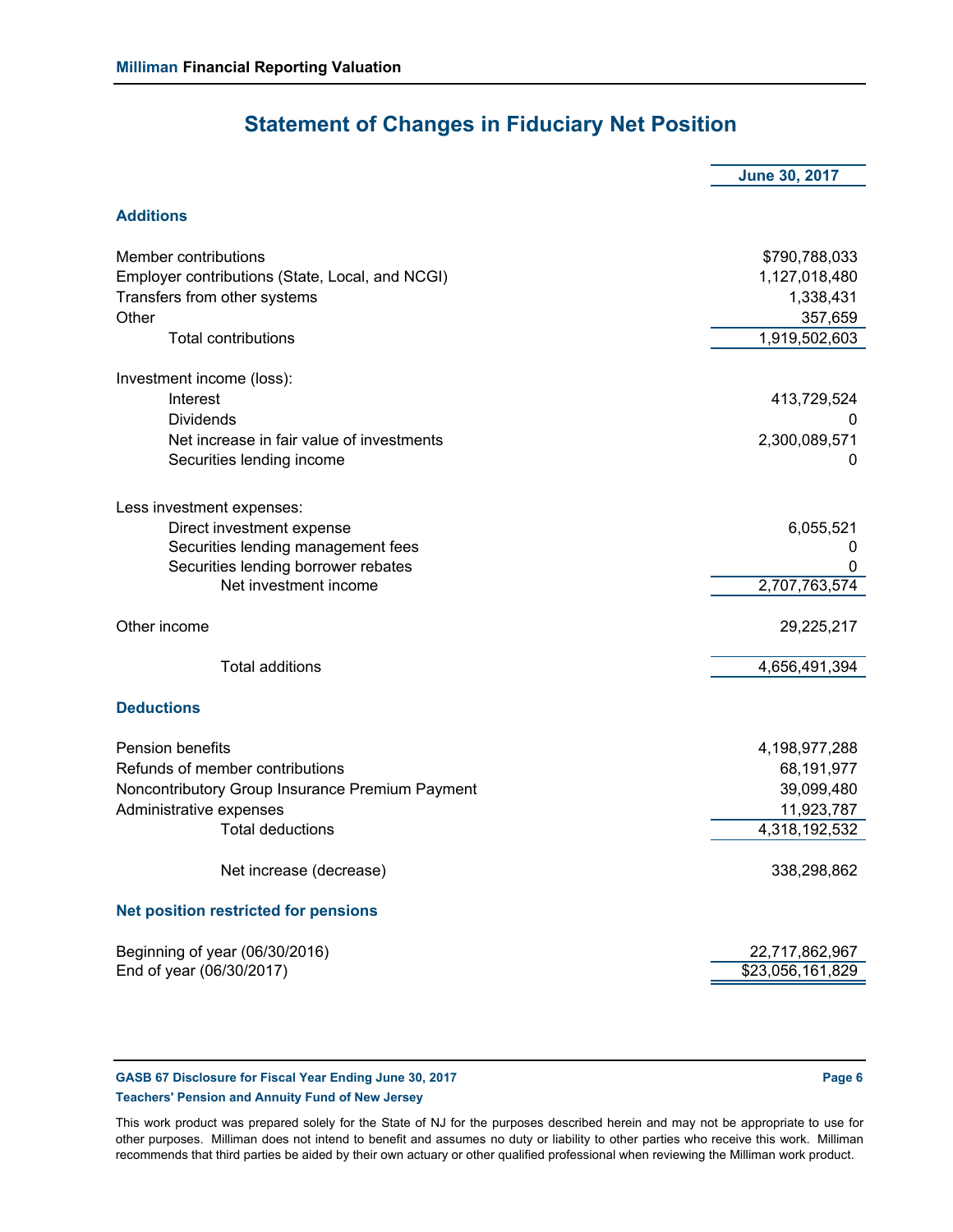| <b>Fiscal Year</b> | <b>Net</b>            |
|--------------------|-----------------------|
| <b>Ending</b>      | <b>Money-Weighted</b> |
| June 30            | <b>Rate of Return</b> |
|                    |                       |
| 2008               | N/A                   |
| 2009               | N/A                   |
| 2010               | N/A                   |
| 2011               | N/A                   |
| 2012               | N/A                   |
| 2013               | N/A                   |
| 2014               | 16.79%                |
| 2015               | 4.08%                 |
| 2016               | $-1.15%$              |
| 2017               | 13.01%                |
|                    |                       |

### **Schedule of Investment Returns**

#### **Calculation of Money-Weighted Rate of Return**

The money-weighted rate of return considers the changing amounts actually invested during a period and weights the amount of pension plan investments by the proportion of time they are available to earn a return during that period. External cash flows are determined on a monthly basis and are assumed to occur at the end of each month. External cash inflows are netted with external cash outflows, resulting in a net external cash flow in each month. The money-weighted rate of return is calculated net of investment expenses and has been determined by the New Jersey Division of Investments.

### **GASB 67 Disclosure for Fiscal Year Ending June 30, 2017 Page 7 Teachers' Pension and Annuity Fund of New Jersey**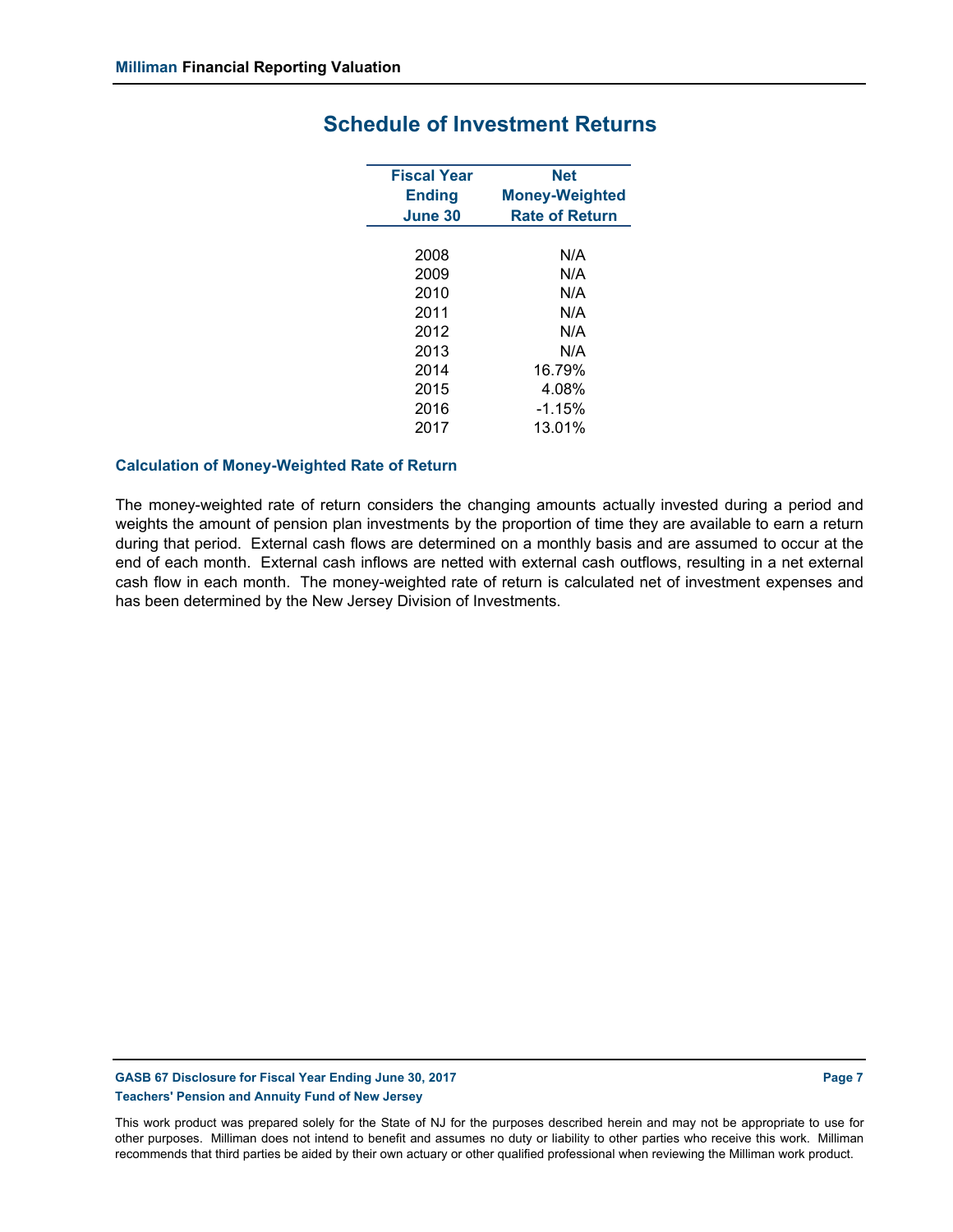### **Net Pension Liability**

| <b>Net Pension Liability</b>                             | <b>June 30, 2016</b> | <b>June 30, 2017</b> |
|----------------------------------------------------------|----------------------|----------------------|
| Total pension liability                                  | \$101,746,770,000    | \$90,726,371,000     |
| Fiduciary net position                                   | 22,717,862,967       | 23,056,161,829       |
| Net pension liability                                    | 79,028,907,033       | 67,670,209,171       |
| Fiduciary net position as a % of total pension liability | 22.33%               | 25.41%               |
| Covered payroll                                          | 10,305,472,484       | 10,436,205,103       |
| Net pension liability as a % of covered payroll          | 766.86%              | 648.42%              |

The total pension liability was determined by an actuarial valuation as of the valuation date, calculated based on the discount rate and actuarial assumptions below, and was then projected forward to the measurement date. There have been no significant changes to plan provisions between the valuation date and the fiscal year end. Any significant changes during this period must be reflected as prescribed by GASB 67 and 68. Covered Payroll is as of June 30, 2015 and June 30, 2016, respectively.

### **Discount Rate**

The plan's fiduciary net position was not projected to be available to make all projected future benefit payments of current active and inactive employees. Therefore, the discount rate for calculating the total pension liability is equal to the single equivalent rate that results in the same actuarial present value as the long-term expected rate of return applied to benefit payments, to the extent that the plan's fiduciary net position is projected to be sufficient to make projected benefit payments, and the municipal bond rate applied to benefit payments, to the extent that the plan's fiduciary net position is not projected to be sufficient.

| Discount rate                                               | 4.25% |
|-------------------------------------------------------------|-------|
| Long-term expected rate of return net of investment expense | 7.00% |
| Municipal bond rate <sup>1</sup>                            | 3.58% |

#### **Other Key Actuarial Assumptions**

The actuarial assumptions that determined the total pension liability as of June 30, 2017 were based on the results of an actuarial experience study for the period July 1, 2012 - July 1, 2015. Please refer to that report for more information.

| Valuation date                                                                                     | July 1, 2016                  |
|----------------------------------------------------------------------------------------------------|-------------------------------|
| Measurement date                                                                                   | June 30, 2017                 |
| Actuarial cost method                                                                              | Entry Age Normal <sup>2</sup> |
| All other assumptions used are consistent with the assumptions used in the June 30, 2016 Actuarial |                               |

All other assumptions used are consistent with the assumptions used in the June 30, 2016 Actuarial Valuation Report prepared as of July 1, 2016 dated February 3, 2017, except the change in the statutory interest rate to 7.5% effective June 30, 2017 is reflected.

<sup>1</sup> Bond Buyer 20-Bond General Obligation Bond Index as of June 29, 2017; 2.85% as of June 30, 2016

 $^2$  Total projected compensation is used to allocate costs under Entry Age Normal even if pensionable compensation is limited to the Social Security Taxable Wage Base. The select period for the salary scale is assumed to occur during the period July 1, 2011 through June 30, 2026. The ultimate scale applies to all other time periods.

**GASB 67 Disclosure for Fiscal Year Ending June 30, 2017 Page 8 Teachers' Pension and Annuity Fund of New Jersey**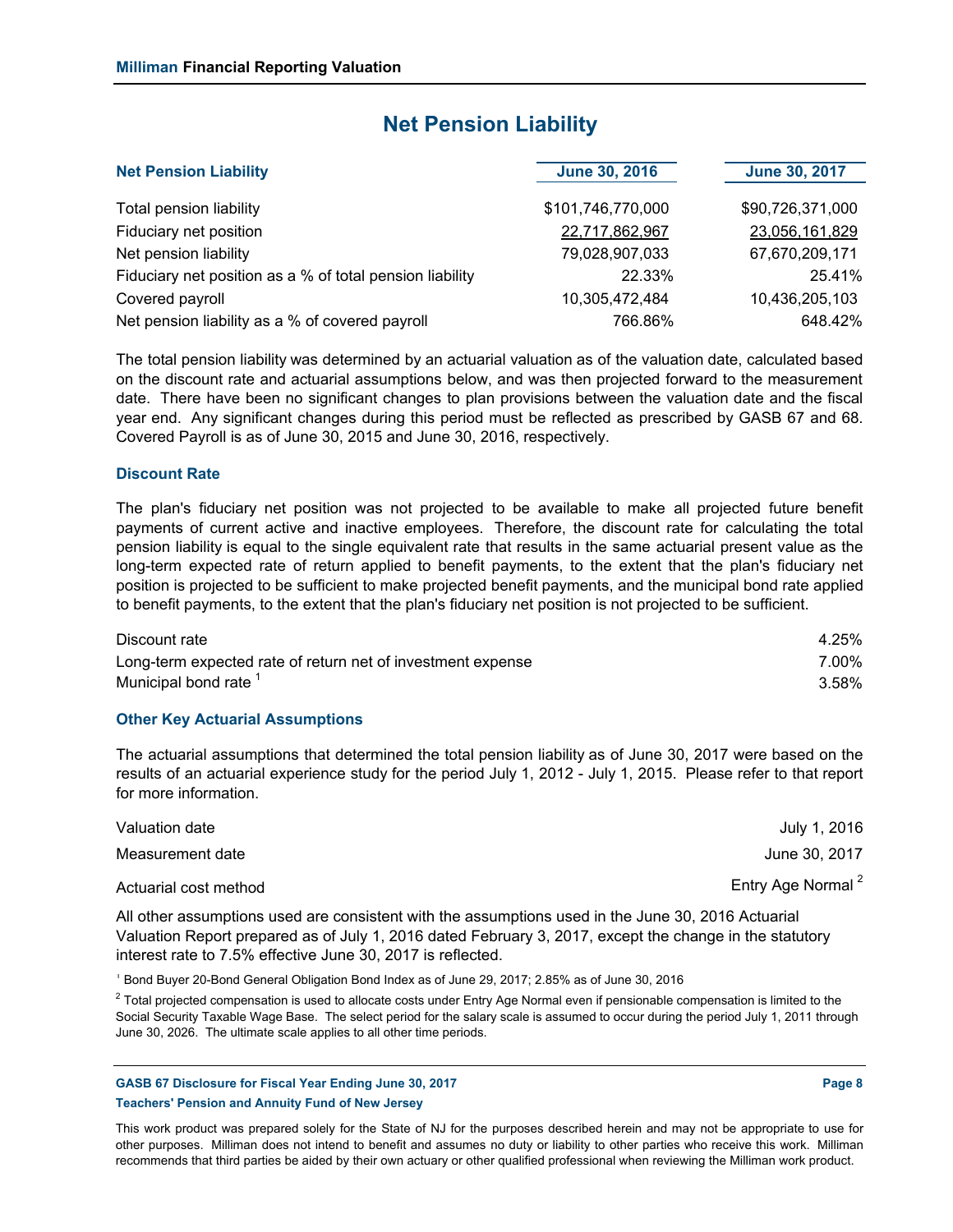|                                                  | <b>Increase (Decrease)</b> |                       |                     |  |  |
|--------------------------------------------------|----------------------------|-----------------------|---------------------|--|--|
|                                                  | <b>Total Pension</b>       | <b>Plan Fiduciary</b> | <b>Net Pension</b>  |  |  |
|                                                  | <b>Liability</b>           | <b>Net Position</b>   | <b>Liability</b>    |  |  |
| <b>Changes in Net Pension Liability</b>          | (a) $1$                    | (b)                   | $(a) - (b)$         |  |  |
|                                                  |                            |                       |                     |  |  |
| Balances as of June 30, 2016                     | \$101,746,770,000          | \$22,717,862,967      | \$79,028,907,033    |  |  |
|                                                  |                            |                       |                     |  |  |
| Changes for the year:                            |                            |                       |                     |  |  |
| Service cost                                     | \$3,028,689,581            |                       | 3,028,689,581       |  |  |
| Interest on total pension liability              | \$3,304,988,177            |                       | 3,304,988,177       |  |  |
| Effect of plan changes                           | \$0                        |                       | 0                   |  |  |
| Effect of economic/demographic (gains) or losses | \$236,377,556              |                       | 236,377,556         |  |  |
| Effect of assumptions changes or inputs          | (\$13,285,524,000)         |                       | (13, 285, 524, 000) |  |  |
| Benefit payments                                 | (\$4,306,268,745)          | (4,306,268,745)       | 0                   |  |  |
| Transfers from other Systems                     | \$1,338,431                | 1,338,431             | $\Omega$            |  |  |
| Adminstrative expenses                           |                            | (11, 923, 787)        | 11,923,787          |  |  |
| Member contributions                             |                            | 790,788,033           | (790, 788, 033)     |  |  |
| Net investment income                            |                            | 2,736,988,791         | (2,736,988,791)     |  |  |
| <b>Employer contributions</b>                    |                            | 1,127,018,480         | (1, 127, 018, 480)  |  |  |
| Other                                            |                            | 357,659               | (357, 659)          |  |  |
| Balances as of June 30, 2017                     | 90,726,371,000             | 23,056,161,829        | 67,670,209,171      |  |  |
|                                                  |                            |                       |                     |  |  |

### **Changes in Net Pension Liability**

 $^1$  Total Pension Liability as of June 30, 2016 is based on a single equivalent discount rate of 3.22%

### **Sensitivity Analysis**

The following presents the net pension liability of the Teachers' Pension and Annuity Fund of New Jersey, calculated using the discount rate of 4.25%, as well as what the System's net pension liability would be if it were calculated using a discount rate that is 1 percentage point lower (3.25%) or 1 percentage point higher (5.25%) than the current rate.

|                         | 1%                | <b>Current</b>       | 1%               |
|-------------------------|-------------------|----------------------|------------------|
|                         | <b>Decrease</b>   | <b>Discount Rate</b> | <b>Increase</b>  |
|                         | 3.25%             | 4.25%                | 5.25%            |
|                         |                   |                      |                  |
| Total pension liability | \$103,450,493,000 | \$90,726,371,000     | \$80,244,184,000 |
| Fiduciary net position  | 23,056,161,829    | 23,056,161,829       | 23,056,161,829   |
| Net pension liability   | 80,394,331,171    | 67,670,209,171       | 57,188,022,171   |
|                         |                   |                      |                  |

**GASB 67 Disclosure for Fiscal Year Ending June 30, 2017 Page 9**

#### **Teachers' Pension and Annuity Fund of New Jersey**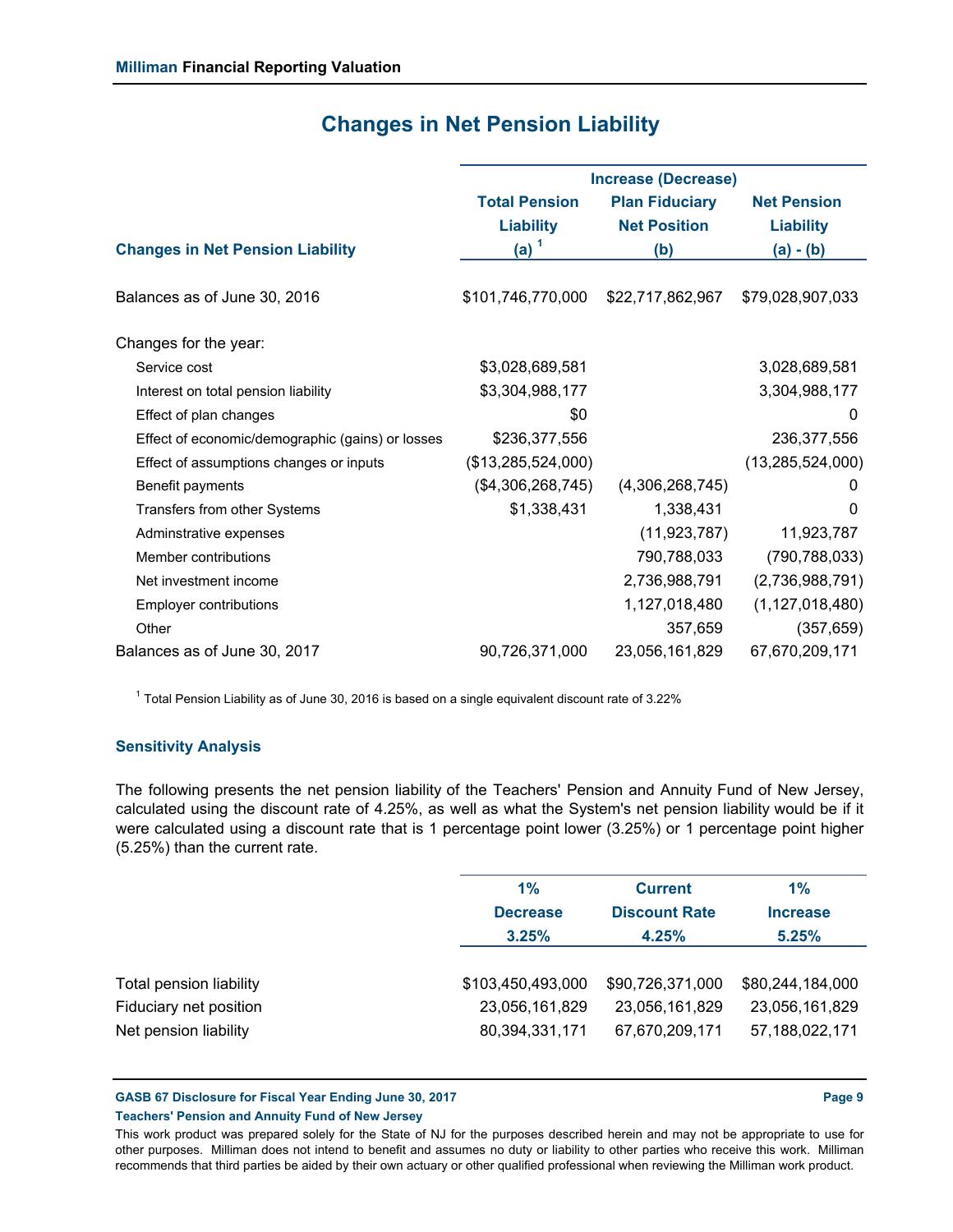### **Long-Term Expected Rate of Return**

The following information was provided by the State: The best-estimate long-term expected rate of return for the Pension Fund is based on the targeted asset allocation, long-term capital market assumptions (including compound expected returns, volatility of returns, and correlation of returns), and the application of modern portfolio theory. Long-term capital market assumptions are determined by a survey of a wide universe of third party investment professionals and reflect nominal return expectations, as well as the analysis of the Division of Investment and its team of outside investment consultants.

|                                                                                              |                         | <b>Long-Term</b>                  |
|----------------------------------------------------------------------------------------------|-------------------------|-----------------------------------|
|                                                                                              | <b>Target</b>           | <b>Expected</b><br><b>Rate of</b> |
| <b>Asset Class</b>                                                                           | Allocation <sup>1</sup> | <b>Return</b>                     |
| <b>Risk Mitigation Strategies</b>                                                            | 5.00%                   | 5.51%                             |
| <b>Cash Equivalents</b>                                                                      | 5.50%                   | 1.00%                             |
| <b>US Treasuries</b>                                                                         | 3.00%                   | 1.87%                             |
| <b>Investment Grade Credit</b>                                                               | 10.00%                  | 3.78%                             |
| <b>High Yield Bonds</b>                                                                      | $0.00\%$                | 6.82%                             |
| <b>Gloval Diversified Credit</b>                                                             | 5.00%                   | 7.10%                             |
| <b>Credit-Oriented Hedge Funds</b>                                                           | 1.00%                   | 6.60%                             |
| Debt Related Private Equity                                                                  | 2.00%                   | 10.63%                            |
| Debt Related Real Estate                                                                     | 1.00%                   | 6.61%                             |
| <b>Private Real Assets</b>                                                                   | 2.50%                   | 11.83%                            |
| <b>Equity Related Real Estate</b>                                                            | 6.25%                   | 9.23%                             |
| <b>US Equity</b>                                                                             | 30.00%                  | 8.19%                             |
| Non-US Developed Market Equities                                                             | 11.50%                  | 9.00%                             |
| <b>Emerging Market Equities</b>                                                              | 6.50%                   | 11.64%                            |
| <b>Buyouts/Venture Capital</b>                                                               | 8.25%                   | 13.08%                            |
| Portfolio Arithmetic Mean Return                                                             |                         | 7.83%                             |
| <b>Portfolio Standard Deviation</b>                                                          |                         | 12.27%                            |
| Portfolio Geometric Expected Return                                                          |                         | 7.14%                             |
| Long-Term Expected Rate of Return for GASB 67 purposes selected by State<br><b>Treasurer</b> |                         | 7.00%                             |

 $^\mathrm{1}$  Based on target asset allocation for 2017 fiscal year

GASB 67 Disclosure for Fiscal Year Ending June 30, 2017 **Page 10 Page 10 Page 10** 

**Teachers' Pension and Annuity Fund of New Jersey**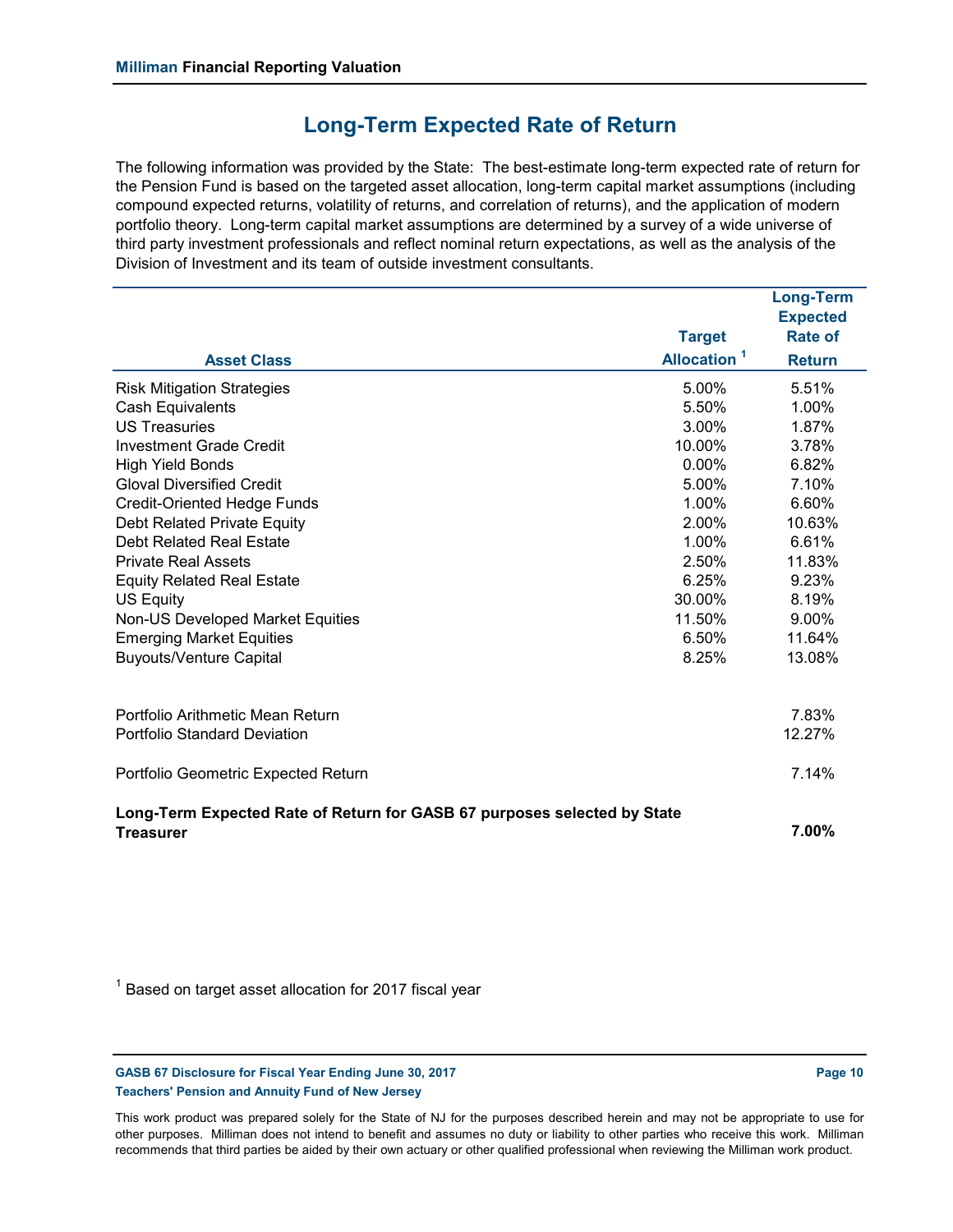|                                                          | <b>Fiscal Year Ending June 30</b> |                |          |          |             |          |          |             |              |          |
|----------------------------------------------------------|-----------------------------------|----------------|----------|----------|-------------|----------|----------|-------------|--------------|----------|
|                                                          | 2017                              | 2016           | 2015     | 2014     | 2013        | 2012     | 2011     | 2010        | 2009         | 2008     |
| <b>Total Pension Liability</b>                           |                                   |                |          |          |             |          |          |             |              |          |
| Service cost                                             | \$3,029                           | \$2,344        | \$2,022  | \$1,871  | \$0         | \$0      | \$0      | \$0         | \$0          | \$0      |
| Interest on total pension iability                       | 3,305                             | 3,695          | 3,797    | 3,794    | 0           | 0        | 0        | O           | 0            |          |
| Effect of plan changes                                   | 0                                 | 0              | 0        | $\Omega$ | $\Omega$    | 0        | 0        |             | 0            |          |
| Effect of assumption changes or inputs                   | (13, 286)                         | 10,827         | 5,914    | 2,614    | 0           | 0        | 0        | O           | 0            |          |
| Effect of economic/demographic (gains) or losses         | 236                               | (135)          | 365      | (25)     | 0           | 0        | 0        |             | 0            |          |
| Benefit payments                                         | (4,306)                           | (4, 169)       | (4,015)  | (3,838)  | 0           | 0        | 0        |             | 0            |          |
| Transfers from other Systems                             |                                   | 2              | 0        |          | $\Omega$    | 0        | 0        | 0           | 0            |          |
| Net change in total pension liability                    | (11,020)                          | 12,564         | 8,087    | 4,417    | 0           | 0        | 0        | 0           | $\Omega$     | 0        |
| Total pension liability, beginning                       | 101,747                           | 89,183         | 81,095   | 76,679   | 0           | 0        | 0        | 0           | 0            | 0        |
| Total pension liability, ending (a)                      | 90,726                            | 101,747        | 89,183   | 81,095   | 0           | 0        | 0        | $\mathbf 0$ | 0            | $\Omega$ |
| <b>Fiduciary Net Position</b>                            |                                   |                |          |          |             |          |          |             |              |          |
| Employer contributions                                   | \$1,127                           | \$800          | \$541    | \$428    | \$0         | \$0      | \$0      | \$0         | \$0          | \$0      |
| Member contributions                                     | 791                               | 762            | 740      | 716      | 0           | 0        | 0        | $\Omega$    | 0            |          |
| Investment income net of investment expenses             | 2,737                             | (294)          | 1,040    | 4,078    | 0           | 0        | 0        | ŋ           | 0            |          |
| Benefit payments                                         | (4,306)                           | (4, 169)       | (4,015)  | (3,838)  | 0           | 0        | 0        |             | 0            |          |
| Administrative expenses                                  | (12)                              | (14)           | (14)     | (12)     | $\mathbf 0$ | $\Omega$ | 0        | $\Omega$    | $\Omega$     | 0        |
| Transfers from other Systems + misc items                | $\overline{2}$                    | $\overline{2}$ |          |          |             |          |          |             |              |          |
| Net change in plan fiduciary net position                | 338                               | (2,913)        | (1,704)  | 1,372    | 0           | 0        | 0        | 0           | $\mathbf{0}$ | 0        |
| Fiduciary net position, beginning                        | 22,718                            | 25,605         | 27,282   | 25,888   | 0           | 0        | 0        | 0           | 0            | 0        |
| Fiduciary net position, ending (b)                       | 23,056                            | 22,718         | 25,605   | 27,282   | $\Omega$    | 0        | 0        | $\Omega$    | 0            | $\Omega$ |
| Net pension liability, ending $=$ (a) - (b)              | \$67,670                          | \$79,029       | \$63,578 | \$53,813 | \$0         | \$0      | \$0      | \$0         | \$0          | \$0      |
| Fiduciary net position as a % of total pension liability | 25.41%                            | 22.33%         | 28.71%   | 33.64%   | N/A         | N/A      | N/A      | N/A         | N/A          | N/A      |
| Covered payroll                                          | \$10,436                          | \$10,305       | \$10,162 | \$10,039 | \$9,779     | \$9,682  | \$10,025 | \$9,747     | \$9,419      | \$9,078  |
| Net pension liability as a % of covered payroll          | 648.42%                           | 766.86%        | 625.63%  | 536.05%  | 0.00%       | 0.00%    | $0.00\%$ | 0.00%       | 0.00%        | 0.00%    |

### **Schedule of Changes in Net Pension Liability and Related Ratios (\$ in Millions)**

This schedule is presented to illustrate the requirement to show information for 10 years. However, recalculations of prior years are not required, and if prior years are not reported in accordance with the current GASB standards, they should not be reported.

**GASB 67 Disclosure for Fiscal Year Ending June 30, 2017 Page 11**

#### **Teachers' Pension and Annuity Fund of New Jersey**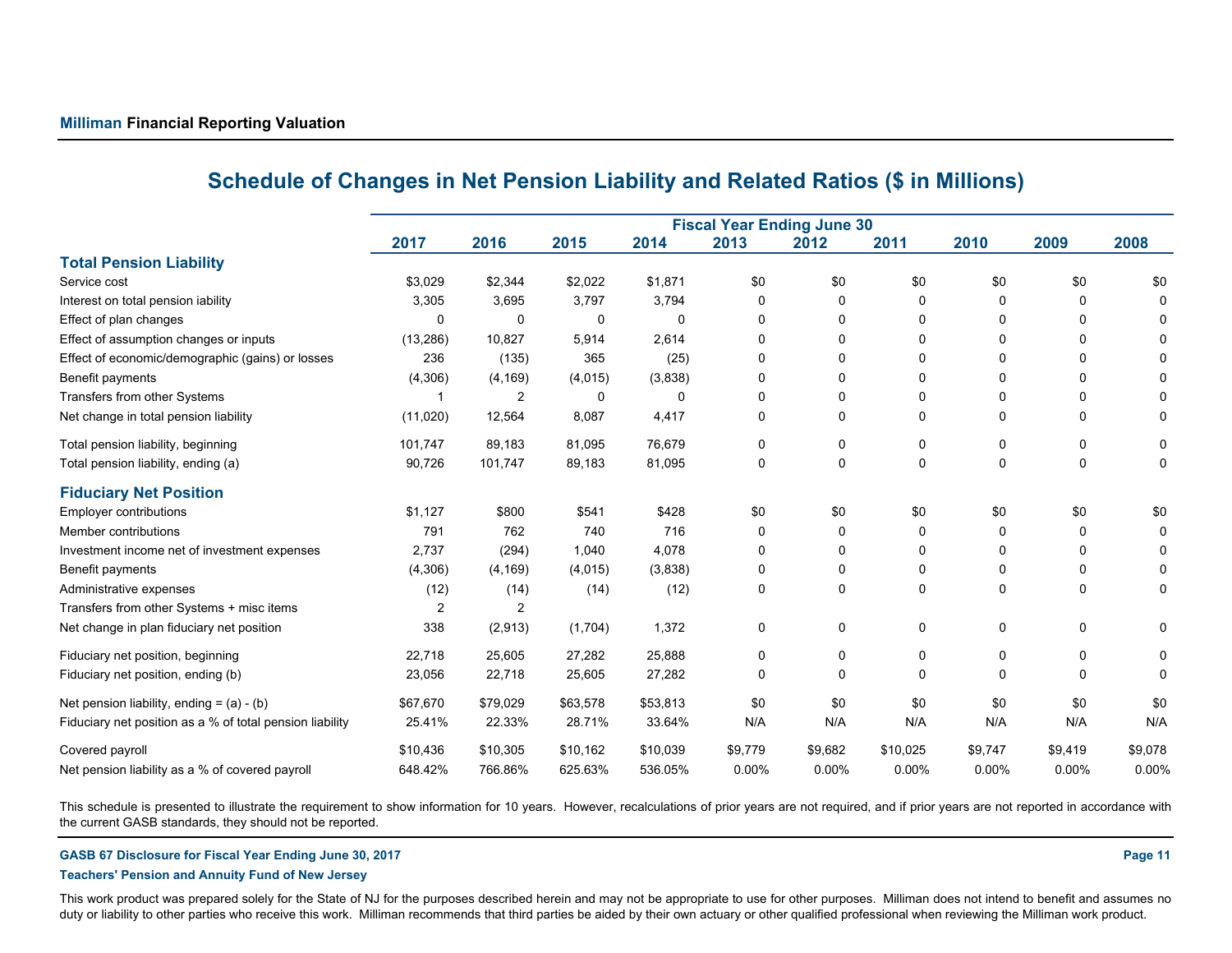| <b>Fiscal Year</b><br><b>Ending</b> | <b>Actuarially</b><br><b>Determined</b> | <b>Actual</b><br><b>Employer</b> | <b>Contribution</b><br><b>Deficiency</b> | <b>Covered</b> | <b>Contribution</b><br>as a $%$ of |
|-------------------------------------|-----------------------------------------|----------------------------------|------------------------------------------|----------------|------------------------------------|
| June 30                             | <b>Contribution</b>                     | <b>Contribution</b>              | (Excess)                                 | <b>Payroll</b> | <b>Covered Payroll</b>             |
|                                     |                                         |                                  |                                          |                |                                    |
| 2008                                | 1,286,147,106                           | 663,791,615                      | \$622,355,491                            | 9,077,628,813  | 7.31%                              |
| 2009                                | 1,348,105,853                           | 64,376,207                       | 1,283,729,646                            | 9,419,083,203  | 0.68%                              |
| 2010                                | 1,526,168,830                           | 0                                | 1,526,168,830                            | 9,747,020,060  | 0.00%                              |
| 2011                                | 1,826,722,370                           | 0                                | 1,826,722,370                            | 10,025,401,658 | $0.00\%$                           |
| 2012                                | 2,009,810,329                           | 287,115,915                      | 1,722,694,414                            | 9,682,318,739  | 2.97%                              |
| 2013                                | 2,148,185,001                           | 613,766,799                      | 1,534,418,202                            | 9,779,212,916  | 6.28%                              |
| 2014                                | 2,158,287,358                           | 392,035,985                      | 1,766,251,373                            | 10,038,792,896 | 3.91%                              |
| 2015                                | 2,306,611,715                           | 504,320,000                      | 1,802,291,715                            | 10,162,263,470 | 4.96%                              |
| 2016                                | 2,544,811,534                           | 764,489,000                      | 1,780,322,534                            | 10,305,472,484 | 7.42%                              |
| 2017                                | 2,737,175,151                           | 1,087,919,000                    | 1,649,256,151                            | 10,436,205,103 | 10.42%                             |

# **Schedule of Employer Pension Contributions 1**

 $^{\rm 1}$  Only reflects State contributions towards the Actuarially Determined Contribution. Excludes other employer contributions such as NCGI premium reimbursement, delayed enrollments, delayed appropriations and other miscellaneous items.

**GASB 67 Disclosure for Fiscal Year Ending June 30, 2017 Page 12 Page 12 Page 12 Teachers' Pension and Annuity Fund of New Jersey**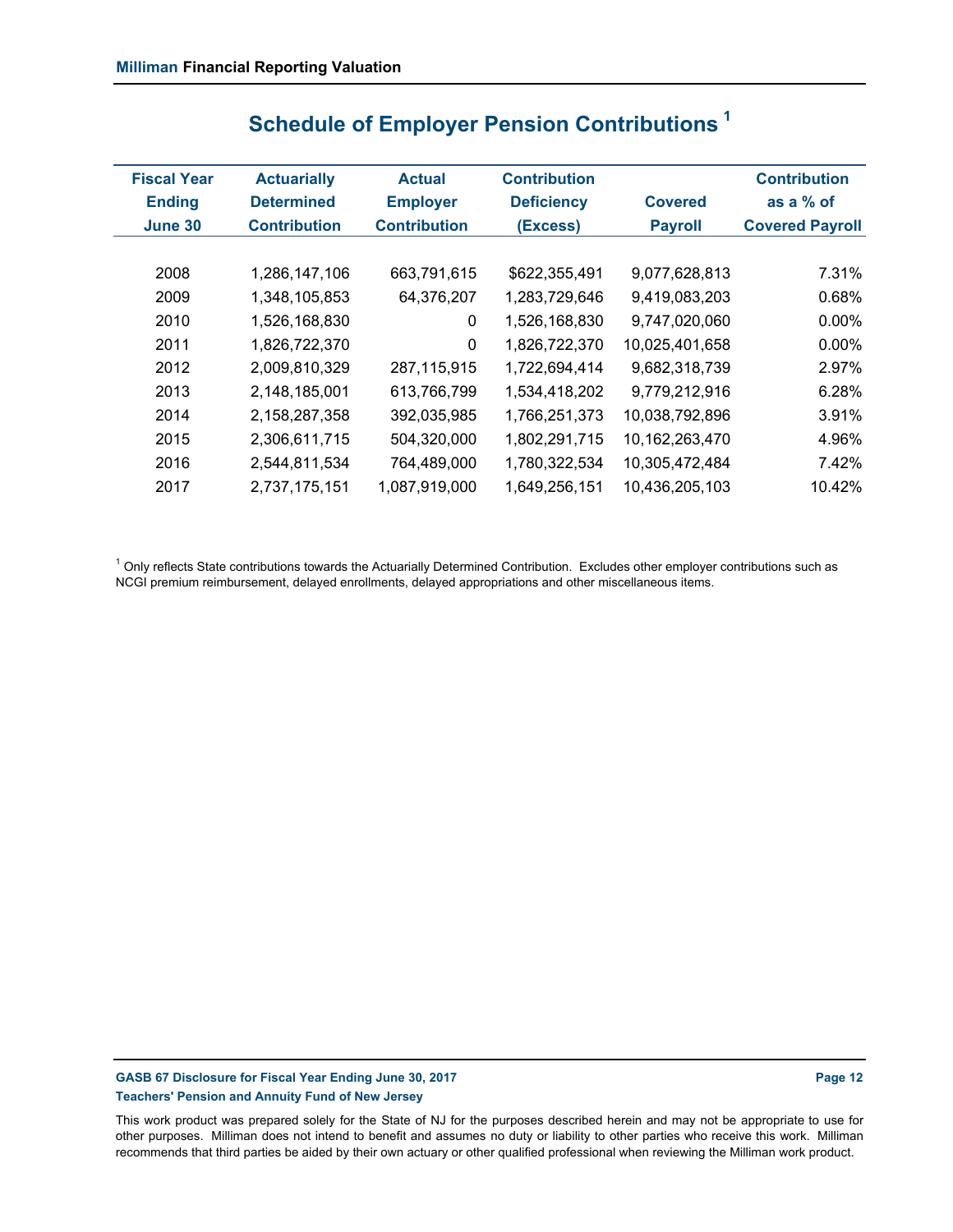### **Depletion Date Projection**

In order to determine if the plan's fiduciary net position is projected to be sufficient to make projected benefit payments, we have prepared a depletion date projection using the following techniques and assumptions:

- Current active members (non-contributory members are not considered active) contribute the required employee contribution amounts.
- Employer contributions are assumed to equal 40% of the State's gross statutory contribution reduced by any Lottery offset as specified in Chapter 98, P.L. 2017. The actuarial liabilities and statutory gross contribution are determined at each projected valuation date using the statutory investment return assumption of 7.5% for July 1, 2017 and 2018 valuations, 7.3% for July 1, 2019 and 2020 valuations, and 7% for July 1, 2021 and later valuations, as specified by the State Treasurer.
- Benefit payments are projected based on the actuarial assumptions and the current plan provisions.
- Members are assumed to receive pay increases, terminate, retire, become disabled, die, and so forth according to the actuarial assumptions adopted in the 2015 Experience Study dated January 16, 2017.
- Terminating and retiring members will not be replaced with new employees.
- Current administrative expenses are assumed to be equal to 0.33% of the expected benefit payments for the fiscal year.
- Cash flows, including Lottery revenue, are assumed to occur on average halfway through the year. State contributions assumed to be paid on a quarterly basis.
- The long-term expected rate of return on pension plan investments to each projected valuation date is 7.00% for GASB 67 purposes.
- The actuarial assumptions do not change.
- The plan provisions do not change.
- Excludes any liabilities associated with the contributory group life insurance benefits, but includes payas-you-go payments for the non-contributory insurance benefits.

Actual results at each point in time will yield different values, reflecting the actual experience of the plan membership and assets.

#### GASB 67 Disclosure for Fiscal Year Ending June 30, 2017 **Page 13** Assembly 2018 **Page 13 Teachers' Pension and Annuity Fund of New Jersey**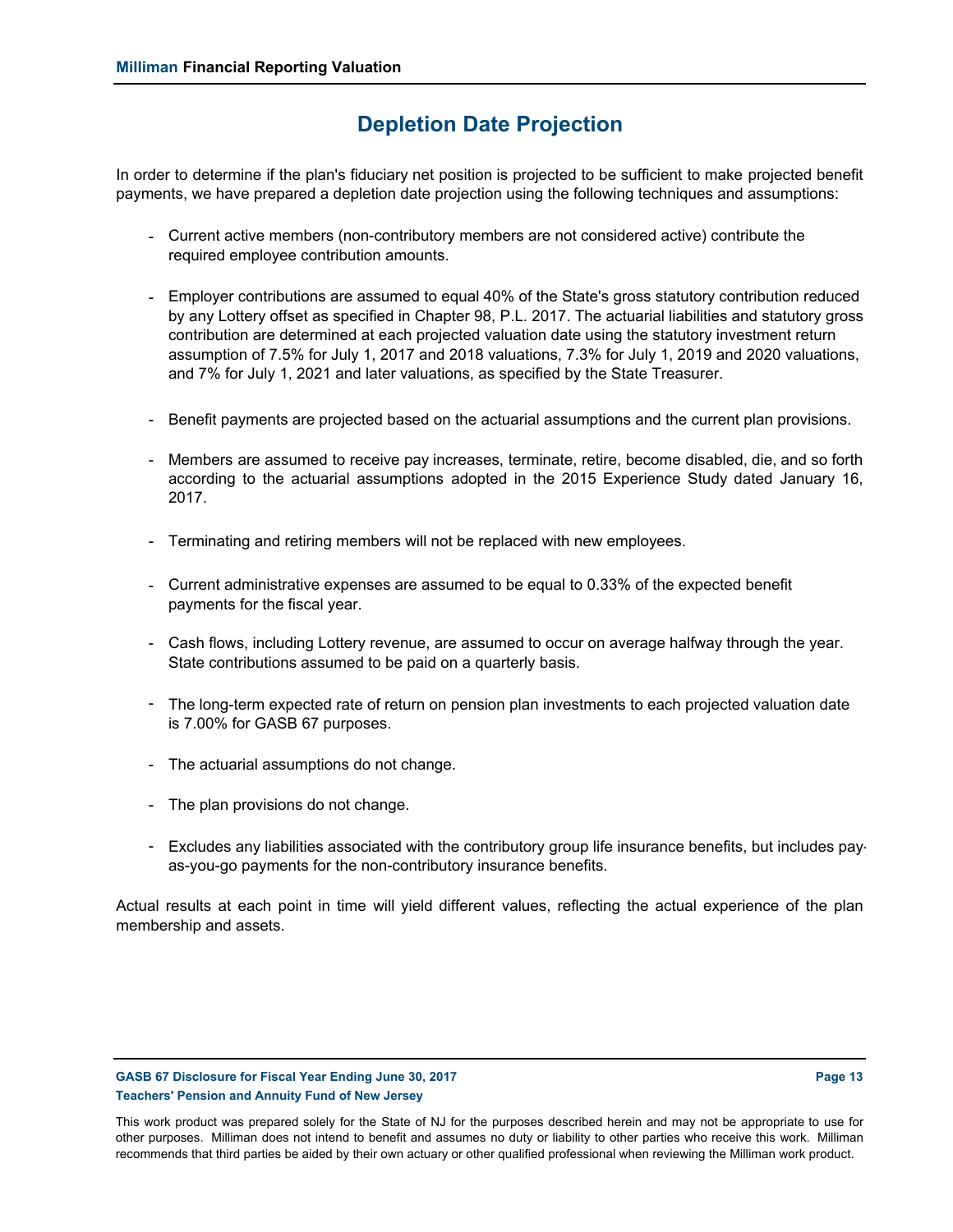### **Actuarial Methods and Assumptions Used for Funding Policy**

The following actuarial methods and assumptions were used in the July 1, 2016 funding valuation which reflect the 2015 Experience Study. Please see the valuation report and experience study dated February 3, 2017 and January 16, 2017, respectively for further details.

| <b>Valuation Timing</b>                                           | Actuarially determined contributions are calculated as of June<br>30, two years prior to the end of the fiscal year in which the<br>contributions are reported (i.e. June 30, 2016 valuation<br>determines June 30, 2018 fiscal year end contributions).                                                                                                              |  |  |
|-------------------------------------------------------------------|-----------------------------------------------------------------------------------------------------------------------------------------------------------------------------------------------------------------------------------------------------------------------------------------------------------------------------------------------------------------------|--|--|
| <b>Actuarial Cost Method</b>                                      | Projected Unit Credit, per NJ Statue for pension benefits;<br>Actual claims for noncontributory group insurance benefits<br>are reimbursed monthly.                                                                                                                                                                                                                   |  |  |
| <b>Amortization Method</b>                                        | Level Dollar Amortization: Per NJ Statute, the amortization<br>period is 30 years until the June 30, 2019 valuation at which<br>time the period declines by 1 each year until 20 years. The<br>amortization amount in any future year cannot be lower then<br>the amount from the prior year until the plan is fully funded on<br>an actuarial value of assets basis. |  |  |
| <b>Asset Valuation Method</b>                                     | Per NJ Statue, 20% of the difference between the expected<br>Actuarial Value and market value is recognized each year in<br>determining the Actuarial Value of Assets.                                                                                                                                                                                                |  |  |
| <b>Inflation/ SSTWB Inflation</b>                                 | 2.3%/ 3.3% until June 30, 2026; 2.6%/ 3.6% thereafter                                                                                                                                                                                                                                                                                                                 |  |  |
| <b>Salary Increases</b>                                           | Varies by years of employment and valuation year                                                                                                                                                                                                                                                                                                                      |  |  |
| <b>Investment Rate of Return</b>                                  | 7.65% as of July 1, 2016; 7.50% for July 1, 2017 and July 1,<br>2018; 7.30% for July 1, 2019 and July 1, 2020; 7.00% for July<br>1, 2021 and later                                                                                                                                                                                                                    |  |  |
| <b>Cost of Living Adjustments</b>                                 | None                                                                                                                                                                                                                                                                                                                                                                  |  |  |
| <b>Mortality</b>                                                  | Based on experience of TPAF members reflecting mortality<br>improvement on a generational basis based on a 60-year<br>average of Social Security data from 1953 to 2013.                                                                                                                                                                                              |  |  |
| <b>Other Assumptions</b>                                          | See June 30, 2015 Experience Study                                                                                                                                                                                                                                                                                                                                    |  |  |
| <b>Changes Subsequent to the July 1, 2016 Actuarial Valuation</b> |                                                                                                                                                                                                                                                                                                                                                                       |  |  |
| <b>Lottery Enterprise Offset Method</b>                           | Projected lottery revenues and lottery appraisal values<br>provided by State Treasurer and reflected in depletion date<br>projections in accordance with Chapter 98, P.L. 2017.                                                                                                                                                                                       |  |  |
| <b>Contribution Timing</b>                                        | In accordance with Chapter 83, P.L. 2016. Contributions are<br>expected to be made on a quarterly basis.                                                                                                                                                                                                                                                              |  |  |

### GASB 67 Disclosure for Fiscal Year Ending June 30, 2017 **Page 14** Page 14 **Teachers' Pension and Annuity Fund of New Jersey**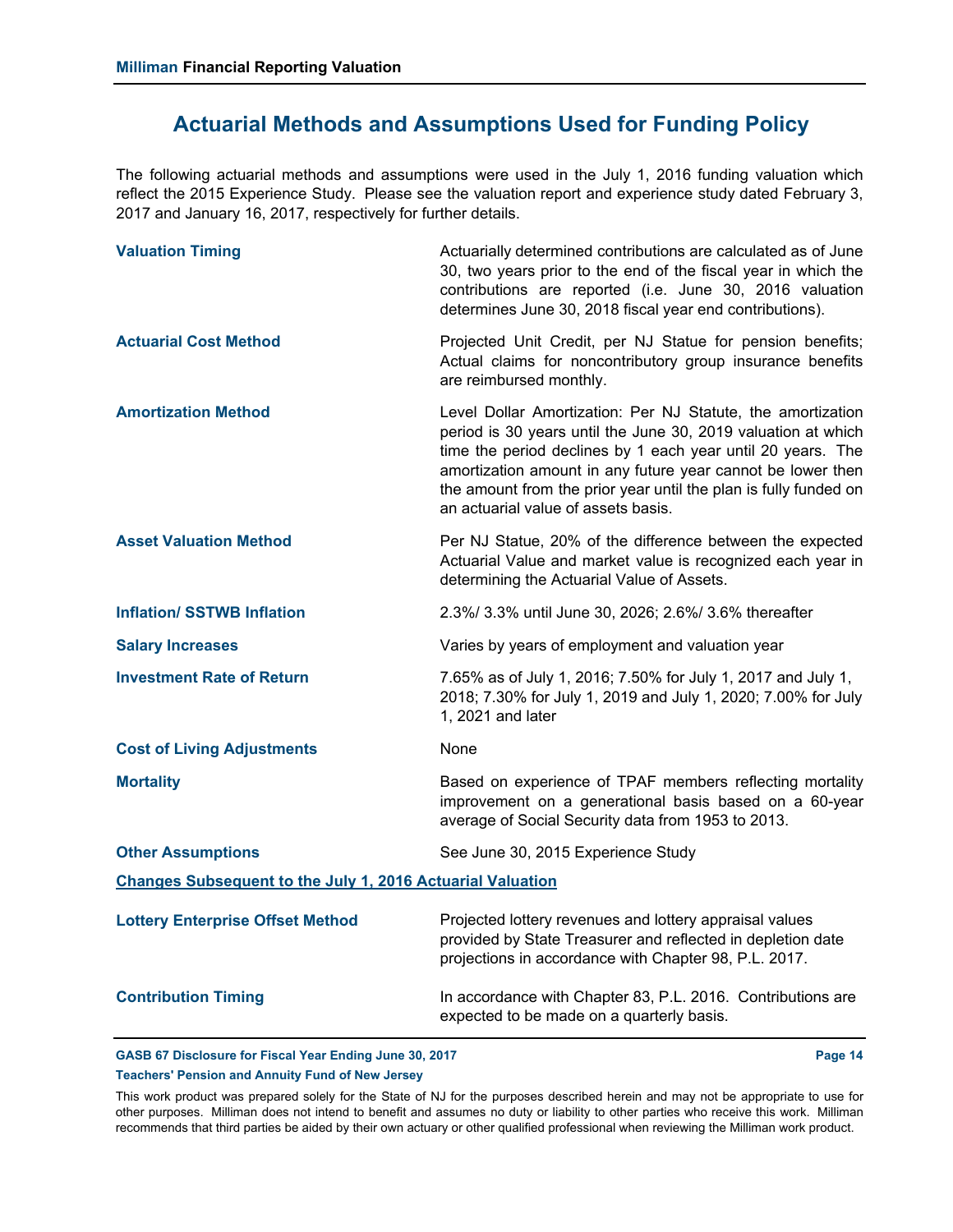|               | (\$ in Millions) |                  |                 |                      |                      |                  |                      |
|---------------|------------------|------------------|-----------------|----------------------|----------------------|------------------|----------------------|
|               | <b>Projected</b> | <b>Projected</b> |                 | <b>Contributions</b> | <b>Employer</b>      |                  |                      |
| <b>Fiscal</b> | <b>Payroll</b>   | <b>Payroll</b>   | <b>Total</b>    | from                 | <b>Contributions</b> | <b>Projected</b> |                      |
| Year          | <b>Current</b>   | <b>Future</b>    | <b>Employee</b> | <b>Current</b>       | for Current          | Lottery          | <b>Total</b>         |
| <b>End</b>    | <b>Employees</b> | <b>Employees</b> | <b>Payroll</b>  | <b>Employees</b>     | <b>Employees*</b>    | <b>Revenue</b>   | <b>Contributions</b> |
|               |                  |                  |                 |                      |                      |                  |                      |
| 2018          | \$9,860          | \$0              | \$9,860         | \$749                | \$461                | \$779            | \$1,988              |
| 2019          | 9,691            | 0                | 9,691           | \$752                | \$521                | \$807            | \$2,080              |
| 2020          | 9,525            | 0                | 9,525           | \$739                | \$568                | \$833            | \$2,140              |
| 2021          | 9,355            | 0                | 9,355           | \$726                | \$676                | \$845            | \$2,247              |
| 2022          | 9,210            | 0                | 9,210           | \$714                | \$761                | \$855            | \$2,331              |
| 2023          | 9,048            | 0                | 9,048           | \$702                | \$1,095              | \$865            | \$2,661              |
| 2024          | 8,850            | 0                | 8,850           | \$686                | \$1,249              | \$875            | \$2,811              |
| 2025          | 8,669            | 0                | 8,669           | \$672                | \$1,408              | \$886            | \$2,966              |
| 2026          | 8,478            | 0                | 8,478           | \$658                | \$1,570              | \$897            | \$3,124              |
| 2027          | 8,218            | 0                | 8,218           | \$637                | \$1,728              | \$908            | \$3,273              |
| 2028          | 8,009            | 0                | 8,009           | \$621                | \$1,887              | \$918            | \$3,426              |
| 2029          | 7,796            | 0                | 7,796           | \$605                | \$2,059              | \$925            | \$3,589              |
| 2030          | 7,518            | 0                | 7,518           | \$583                | \$2,229              | \$935            | \$3,747              |
| 2031          | 7,227            | 0                | 7,227           | \$560                | \$2,336              | \$944            | \$3,841              |
| 2032          | 6,929            | 0                | 6,929           | \$537                | \$2,451              | \$954            | \$3,942              |
| 2033          | 6,582            | 0                | 6,582           | \$511                | \$2,573              | \$963            | \$4,047              |
| 2034          | 6,237            | 0                | 6,237           | \$484                | \$2,682              | \$973            | \$4,139              |
| 2035          | 5,895            | 0                | 5,895           | \$457                | \$2,799              | \$983            | \$4,239              |
| 2036          | 5,532            | 0                | 5,532           | \$429                | \$2,874              | \$993            | \$4,296              |
| 2037          | 5,182            | 0                | 5,182           | \$0                  | \$0                  | \$0              | \$0                  |
| 2038          | 4,847            | $\pmb{0}$        | 4,847           | \$0                  | \$0                  | \$0              | \$0                  |
| 2039          | 4,510            | 0                | 4,510           | \$0                  | \$0                  | \$0              | \$0                  |
| 2040          | 4,192            | 0                | 4,192           | \$0                  | \$0                  | \$0              | \$0                  |
| 2041          | 3,894            | 0                | 3,894           | \$0                  | \$0                  | \$0              | \$0                  |
| 2042          | 3,577            | $\pmb{0}$        | 3,577           | \$0                  | \$0                  | \$0              | \$0                  |
| 2043          | 3,275            | 0                | 3,275           | \$0                  | \$0                  | \$0              | \$0                  |
| 2044          | 2,961            | 0                | 2,961           | \$0                  | \$0                  | \$0              | \$0                  |
| 2045          | 2,598            | 0                | 2,598           | \$0                  | \$0                  | \$0              | \$0                  |
| 2046          | 2,257            | 0                | 2,257           | \$0                  | \$0                  | \$0              | \$0                  |
| 2047          | 1,960            | 0                | 1,960           | \$0                  | \$0                  | \$0              | \$0                  |

**Projection of Contributions**

\* No contributions from future employees are included in the above analysis.

GASB 67 Disclosure for Fiscal Year Ending June 30, 2017 **Page 15 Page 15** 

**Teachers' Pension and Annuity Fund of New Jersey**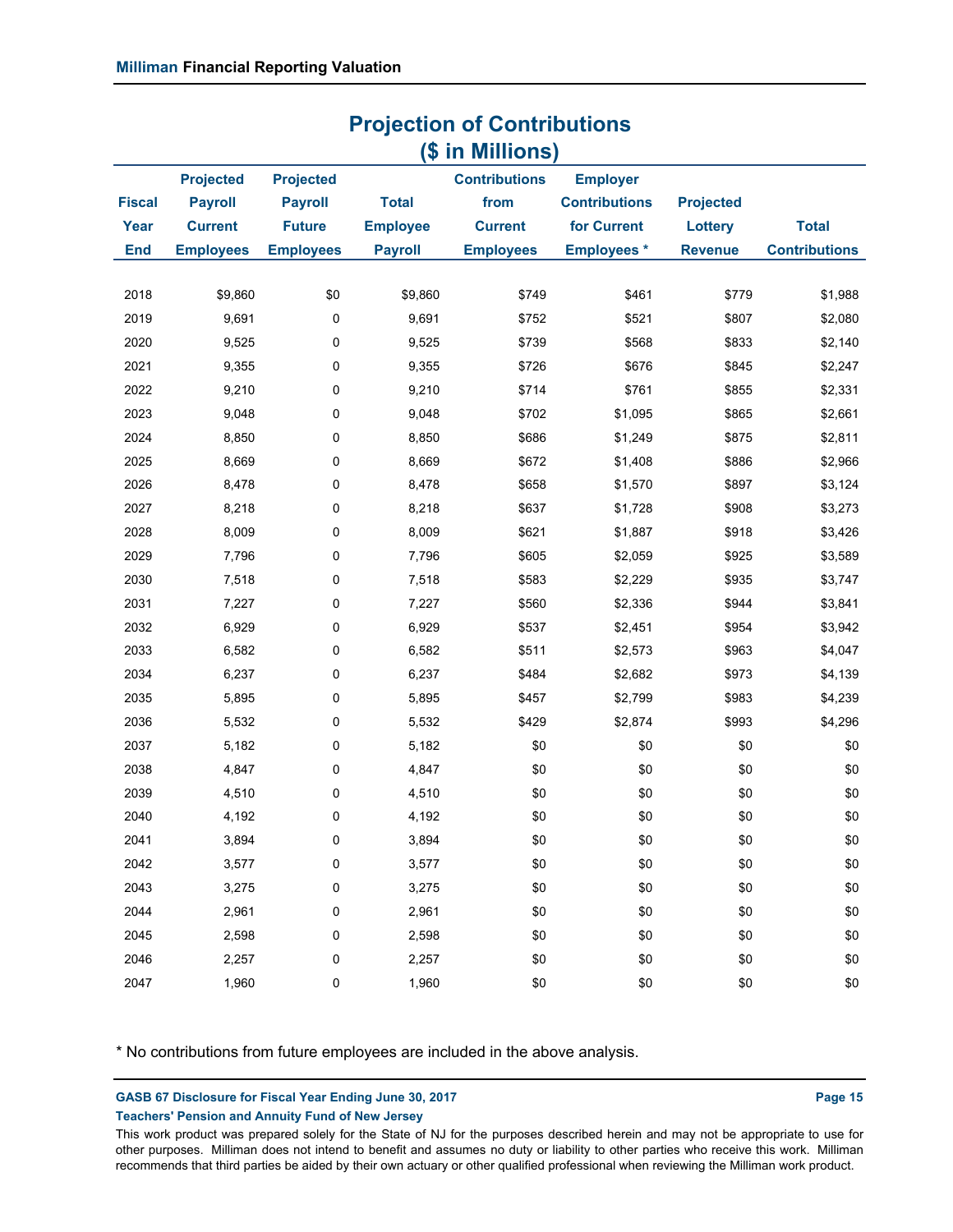|                                     |                                                                                 |                                                                               | (\$ in Millions)                                      |                                                             |                                                          |                                                                              |
|-------------------------------------|---------------------------------------------------------------------------------|-------------------------------------------------------------------------------|-------------------------------------------------------|-------------------------------------------------------------|----------------------------------------------------------|------------------------------------------------------------------------------|
| <b>Fiscal</b><br>Year<br><b>End</b> | <b>Projected</b><br><b>Beginning</b><br><b>Fiduciary</b><br><b>Net Position</b> | <b>Projected Total</b><br><b>Contributions</b><br>& Lottery<br><b>Revenue</b> | <b>Projected</b><br><b>Benefit</b><br><b>Payments</b> | <b>Projected</b><br><b>Adminstrative</b><br><b>Expenses</b> | <b>Projected</b><br><b>Investment</b><br><b>Earnings</b> | <b>Projected</b><br><b>Ending</b><br><b>Fiduciary</b><br><b>Net Position</b> |
|                                     |                                                                                 |                                                                               |                                                       |                                                             |                                                          |                                                                              |
| 2018                                | \$23,056                                                                        | \$1,988                                                                       | \$4,390                                               | \$14                                                        | \$1,527                                                  | \$22,167                                                                     |
| 2019                                | 22,167                                                                          | \$2,080                                                                       | 4,492                                                 | 15                                                          | 1,464                                                    | 21,205                                                                       |
| 2020                                | 21,205                                                                          | \$2,140                                                                       | 4,591                                                 | 15                                                          | 1,395                                                    | 20,133                                                                       |
| 2021                                | 20,133                                                                          | \$2,247                                                                       | 4,692                                                 | 15                                                          | 1,319                                                    | 18,992                                                                       |
| 2022                                | 18,992                                                                          | \$2,331                                                                       | 4,772                                                 | 16                                                          | 1,239                                                    | 17,774                                                                       |
| 2023                                | 17,774                                                                          | \$2,661                                                                       | 4,856                                                 | 16                                                          | 1,159                                                    | 16,722                                                                       |
| 2024                                | 16,722                                                                          | \$2,811                                                                       | 4,944                                                 | 16                                                          | 1,086                                                    | 15,659                                                                       |
| 2025                                | 15,659                                                                          | \$2,966                                                                       | 5,027                                                 | 17                                                          | 1,013                                                    | 14,594                                                                       |
| 2026                                | 14,594                                                                          | \$3,124                                                                       | 5,106                                                 | 17                                                          | 940                                                      | 13,535                                                                       |
| 2027                                | 13,535                                                                          | \$3,273                                                                       | 5,215                                                 | 17                                                          | 866                                                      | 12,442                                                                       |
| 2028                                | 12,442                                                                          | \$3,426                                                                       | 5,316                                                 | $18$                                                        | 789                                                      | 11,324                                                                       |
| 2029                                | 11,324                                                                          | \$3,589                                                                       | 5,407                                                 | 18                                                          | 712                                                      | 10,200                                                                       |
| 2030                                | 10,200                                                                          | \$3,747                                                                       | 5,519                                                 | 18                                                          | 634                                                      | 9,043                                                                        |
| 2031                                | 9,043                                                                           | \$3,841                                                                       | 5,634                                                 | 19                                                          | 551                                                      | 7,782                                                                        |
| 2032                                | 7,782                                                                           | \$3,942                                                                       | 5,738                                                 | 19                                                          | 462                                                      | 6,428                                                                        |
| 2033                                | 6,428                                                                           | \$4,047                                                                       | 5,856                                                 | 19                                                          | 365                                                      | 4,964                                                                        |
| 2034                                | 4,964                                                                           | \$4,139                                                                       | 5,966                                                 | $20\,$                                                      | 261                                                      | 3,379                                                                        |
| 2035                                | 3,379                                                                           | \$4,239                                                                       | 6,061                                                 | $20\,$                                                      | 149                                                      | 1,687                                                                        |
| 2036                                | 1,687                                                                           | \$4,296                                                                       | 6,159                                                 | $20\,$                                                      | 29                                                       | $\pmb{0}$                                                                    |
| 2037                                | $\pmb{0}$                                                                       | \$0                                                                           | 6,242                                                 | $\pmb{0}$                                                   | 0                                                        | $\pmb{0}$                                                                    |
| 2038                                | 0                                                                               | \$0                                                                           | 6,304                                                 | $\pmb{0}$                                                   | 0                                                        | $\pmb{0}$                                                                    |
| 2039                                | $\pmb{0}$                                                                       | \$0                                                                           | 6,366                                                 | $\pmb{0}$                                                   | 0                                                        | $\pmb{0}$                                                                    |
| 2040                                | 0                                                                               | \$0                                                                           | 6,409                                                 | 0                                                           | 0                                                        | $\pmb{0}$                                                                    |
| 2041                                | 0                                                                               | \$0                                                                           | 6,425                                                 | 0                                                           | 0                                                        | 0                                                                            |
| 2042                                | $\pmb{0}$                                                                       | \$0                                                                           | 6,459                                                 | 0                                                           | 0                                                        | $\pmb{0}$                                                                    |
| 2043                                | 0                                                                               | \$0                                                                           | 6,469                                                 | 0                                                           | 0                                                        | 0                                                                            |
| 2044                                | 0                                                                               | \$0                                                                           | 6,467                                                 | 0                                                           | 0                                                        | $\pmb{0}$                                                                    |
| 2045                                | 0                                                                               | \$0                                                                           | 6,508                                                 | 0                                                           | 0                                                        | 0                                                                            |
| 2046                                | 0                                                                               | \$0                                                                           | 6,507                                                 | 0                                                           | 0                                                        | 0                                                                            |
| 2047                                | 0                                                                               | \$0                                                                           | 6,482                                                 | 0                                                           | 0                                                        | 0                                                                            |
| 2048                                | 0                                                                               | \$0                                                                           | 6,476                                                 | 0                                                           | 0                                                        | 0                                                                            |
| 2049                                | 0                                                                               | \$0                                                                           | 6,440                                                 | 0                                                           | 0                                                        | 0                                                                            |
| 2050                                | 0                                                                               | \$0                                                                           | 6,392                                                 | 0                                                           | 0                                                        | $\pmb{0}$                                                                    |
|                                     |                                                                                 |                                                                               |                                                       |                                                             |                                                          |                                                                              |

# **Projection of Fiduciary Net Position**

GASB 67 Disclosure for Fiscal Year Ending June 30, 2017 **Page 16** Assembly 2018 **Page 16** 

#### **Teachers' Pension and Annuity Fund of New Jersey**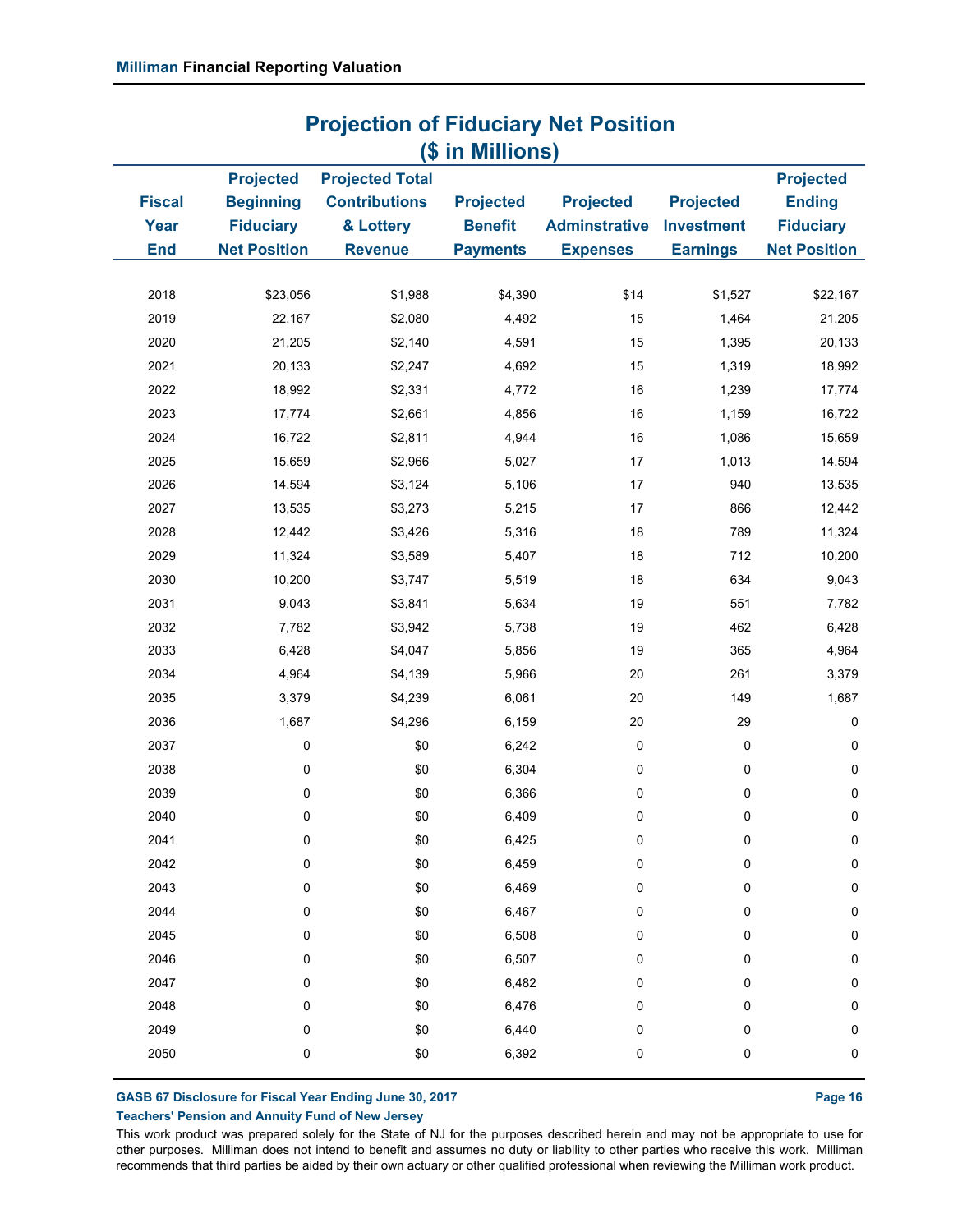|               |                     |                  |                   |                   | <b>Present</b>  | <b>Present</b>    | <b>Present</b>  |
|---------------|---------------------|------------------|-------------------|-------------------|-----------------|-------------------|-----------------|
|               | <b>Projected</b>    |                  | "Funded"          | "Unfunded"        | <b>Value of</b> | Value of          | <b>Value of</b> |
| <b>Fiscal</b> | <b>Beginning</b>    | <b>Projected</b> | <b>Portion of</b> | <b>Portion of</b> | "Funded"        | "Unfunded"        | Total           |
| Year          | <b>Fiduciary</b>    | <b>Benefit</b>   | <b>Benefit</b>    | <b>Benefit</b>    | <b>Benefit</b>  | <b>Benefit</b>    | <b>Benefit</b>  |
| End           | <b>Net Position</b> | Payments****     | <b>Payments</b>   | <b>Payments</b>   | Payments*       | <b>Payments**</b> | Payments***     |
|               |                     |                  |                   |                   |                 |                   |                 |

 $\textsf{Total} \quad \textsf{50,589 } + \mid \textsf{66,215 } = \mid \textsf{66,215 } = \mid \textsf{67,589 } + \mid \textsf{68,215 } = \mid \textsf{68,215 } + \mid \textsf{69,215 } + \mid \textsf{69,215 } + \mid \textsf{69,215 } + \mid \textsf{69,215 } + \mid \textsf{69,215 } + \mid \textsf{69,215 } + \mid \textsf{69,215 } + \mid \textsf{69,215 } + \mid \textsf{69,215 } + \mid \text$ 

\* Discounted at the long-term expected rate of return, 7.00%

\*\* Discounted at the municipal bond rate, 3.58%

\*\*\* Discounted at the single interest rate that produces a total actuarial present value equal to the sum of the actuarial present values of ''funded'' and ''unfunded'' benefit payments, 4.25%

\*\*\*\* Projected Benefit Payments reflect statutory interest rate of 7.5% effective June 30, 2017

| 2018 | 23,056 | 4,390 | 4,390     | 0         | 4,102     | 0     | 4,210 |
|------|--------|-------|-----------|-----------|-----------|-------|-------|
| 2019 | 22,167 | 4,492 | 4,492     | 0         | 3,923     | 0     | 4,133 |
| 2020 | 21,205 | 4,591 | 4,591     | 0         | 3,748     | 0     | 4,052 |
| 2021 | 20,133 | 4,692 | 4,692     | 0         | 3,579     | 0     | 3,971 |
| 2022 | 18,992 | 4,772 | 4,772     | 0         | 3,403     | 0     | 3,875 |
| 2023 | 17,774 | 4,857 | 4,857     | 0         | 3,236     | 0     | 3,783 |
| 2024 | 16,722 | 4,945 | 4,945     | $\pmb{0}$ | 3,079     | 0     | 3,694 |
| 2025 | 15,659 | 5,029 | 5,029     | 0         | 2,927     | 0     | 3,603 |
| 2026 | 14,594 | 5,108 | 5,108     | 0         | 2,778     | 0     | 3,511 |
| 2027 | 13,535 | 5,217 | 5,217     | $\pmb{0}$ | 2,652     | 0     | 3,439 |
| 2028 | 12,442 | 5,319 | 5,319     | 0         | 2,527     | 0     | 3,363 |
| 2029 | 11,324 | 5,410 | 5,410     | 0         | 2,402     | 0     | 3,281 |
| 2030 | 10,200 | 5,523 | 5,523     | 0         | 2,292     | 0     | 3,213 |
| 2031 | 9,043  | 5,638 | 5,638     | $\pmb{0}$ | 2,187     | 0     | 3,146 |
| 2032 | 7,782  | 5,743 | 5,743     | 0         | 2,081     | 0     | 3,074 |
| 2033 | 6,428  | 5,862 | 5,862     | 0         | 1,986     | 0     | 3,009 |
| 2034 | 4,964  | 5,972 | 5,972     | 0         | 1,891     | 0     | 2,941 |
| 2035 | 3,379  | 6,068 | 6,068     | 0         | 1,795     | 0     | 2,866 |
| 2036 | 1,687  | 6,167 | 0         | 6,167     | 0         | 3,161 | 2,794 |
| 2037 | 0      | 6,252 | 0         | 6,252     | 0         | 3,094 | 2,717 |
| 2038 | 0      | 6,315 | 0         | 6,315     | 0         | 3,017 | 2,632 |
| 2039 | 0      | 6,380 | 0         | 6,380     | 0         | 2,943 | 2,551 |
| 2040 | 0      | 6,425 | 0         | 6,425     | $\pmb{0}$ | 2,861 | 2,464 |
| 2041 | 0      | 6,443 | 0         | 6,443     | 0         | 2,770 | 2,370 |
| 2042 | 0      | 6,482 | $\pmb{0}$ | 6,482     | $\pmb{0}$ | 2,690 | 2,287 |
| 2043 | 0      | 6,496 | 0         | 6,496     | 0         | 2,603 | 2,199 |
|      |        |       |           |           |           |       |       |

**GASB 67 Disclosure for Fiscal Year Ending June 30, 2017 Page 17A**

#### **Teachers' Pension and Annuity Fund of New Jersey**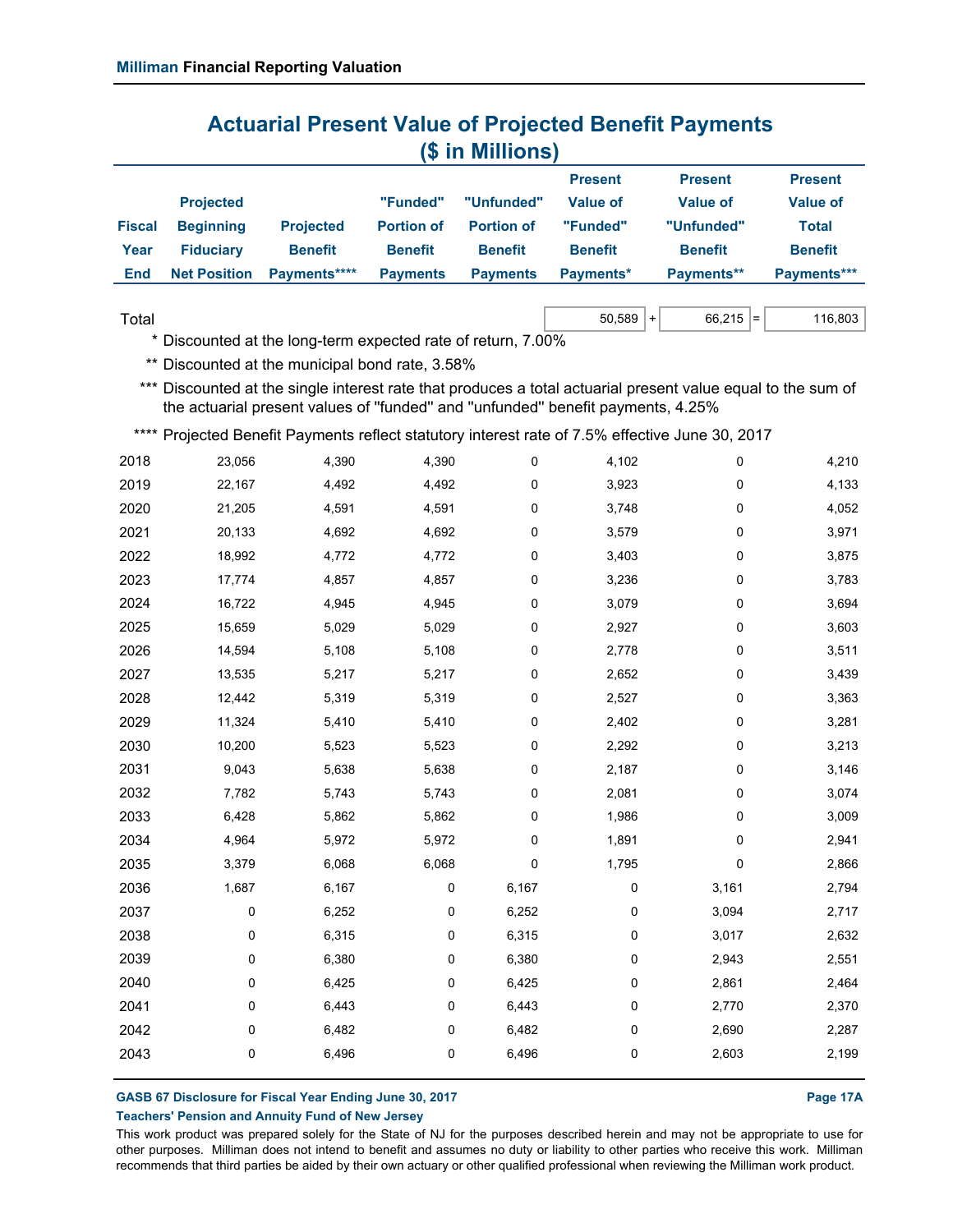|               |                     |                  |                   |                   | <b>Present</b>  | <b>Present</b>  | <b>Present</b>  |
|---------------|---------------------|------------------|-------------------|-------------------|-----------------|-----------------|-----------------|
|               | <b>Projected</b>    |                  | "Funded"          | "Unfunded"        | <b>Value of</b> | <b>Value of</b> | <b>Value of</b> |
| <b>Fiscal</b> | <b>Beginning</b>    | <b>Projected</b> | <b>Portion of</b> | <b>Portion of</b> | "Funded"        | "Unfunded"      | <b>Total</b>    |
| Year          | <b>Fiduciary</b>    | <b>Benefit</b>   | <b>Benefit</b>    | <b>Benefit</b>    | <b>Benefit</b>  | <b>Benefit</b>  | <b>Benefit</b>  |
| <b>End</b>    | <b>Net Position</b> | <b>Payments</b>  | <b>Payments</b>   | <b>Payments</b>   | Payments*       | Payments**      | Payments***     |
| 2044          | 0                   | 6,498            | 0                 | 6,498             | $\pmb{0}$       | 2,514           | 2,109           |
| 2045          | 0                   | 6,546            | 0                 | 6,546             | 0               | 2,445           | 2,038           |
| 2046          | 0                   | 6,549            | 0                 | 6,549             | 0               | 2,362           | 1,956           |
| 2047          | 0                   | 6,531            | 0                 | 6,531             | 0               | 2,273           | 1,871           |
| 2048          | 0                   | 6,535            | 0                 | 6,535             | $\pmb{0}$       | 2,196           | 1,796           |
| 2049          | 0                   | 6,509            | 0                 | 6,509             | 0               | 2,112           | 1,716           |
| 2050          | 0                   | 6,474            | 0                 | 6,474             | $\pmb{0}$       | 2,028           | 1,637           |
| 2051          | 0                   | 6,460            | 0                 | 6,460             | 0               | 1,954           | 1,567           |
| 2052          | 0                   | 6,408            | 0                 | 6,408             | $\mathbf 0$     | 1,871           | 1,491           |
| 2053          | 0                   | 6,355            | 0                 | 6,355             | 0               | 1,791           | 1,418           |
| 2054          | 0                   | 6,321            | 0                 | 6,321             | 0               | 1,720           | 1,353           |
| 2055          | 0                   | 6,220            | 0                 | 6,220             | $\pmb{0}$       | 1,634           | 1,277           |
| 2056          | 0                   | 6,139            | 0                 | 6,139             | $\mathbf 0$     | 1,557           | 1,209           |
| 2057          | 0                   | 6,010            | 0                 | 6,010             | 0               | 1,472           | 1,135           |
| 2058          | 0                   | 5,854            | 0                 | 5,854             | 0               | 1,384           | 1,061           |
| 2059          | 0                   | 5,697            | 0                 | 5,697             | $\mathbf 0$     | 1,300           | 990             |
| 2060          | 0                   | 5,510            | 0                 | 5,510             | 0               | 1,214           | 918             |
| 2061          | 0                   | 5,324            | 0                 | 5,324             | $\pmb{0}$       | 1,133           | 851             |
| 2062          | 0                   | 5,122            | 0                 | 5,122             | 0               | 1,052           | 785             |
| 2063          | 0                   | 4,910            | 0                 | 4,910             | $\pmb{0}$       | 974             | 722             |
| 2064          | 0                   | 4,693            | $\pmb{0}$         | 4,693             | 0               | 898             | 662             |
| 2065          | 0                   | 4,470            | 0                 | 4,470             | $\pmb{0}$       | 826             | 605             |
| 2066          | 0                   | 4,242            | $\pmb{0}$         | 4,242             | 0               | 757             | 551             |
| 2067          | 0                   | 4,010            | 0                 | 4,010             | 0               | 691             | 499             |
| 2068          | 0                   | 3,775            | 0                 | 3,775             | 0               | 628             | 451             |
| 2069          | 0                   | 3,539            | 0                 | 3,539             | 0               | 568             | 405             |
| 2070          | 0                   | 3,301            | 0                 | 3,301             | 0               | 512             | 363             |
| 2071          | 0                   | 3,064            | 0                 | 3,064             | 0               | 459             | 323             |
| 2072          | 0                   | 2,828            | 0                 | 2,828             | 0               | 409             | 286             |
| 2073          | 0                   | 2,594            | 0                 | 2,594             | 0               | 362             | 252             |
| 2074          | 0                   | 2,365            | 0                 | 2,365             | 0               | 318             | 220             |
| 2075          | 0                   | 2,141            | 0                 | 2,141             | 0               | 278             | 191             |
|               |                     |                  |                   |                   |                 |                 |                 |

GASB 67 Disclosure for Fiscal Year Ending June 30, 2017 **Page 17B Page 17B** 

**Teachers' Pension and Annuity Fund of New Jersey**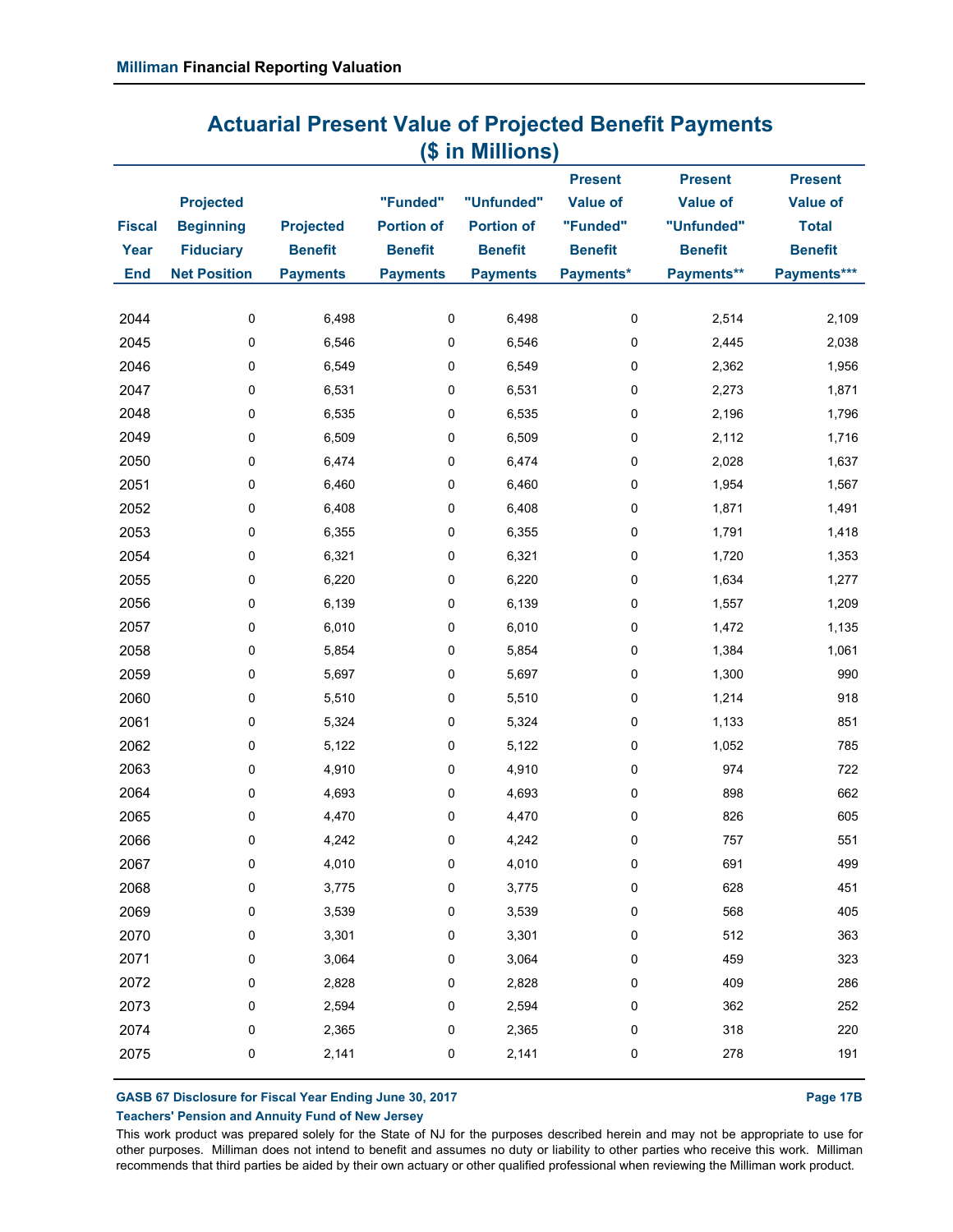|               |                     |                  |                   |                   | <b>Present</b>  | <b>Present</b>  | <b>Present</b>   |
|---------------|---------------------|------------------|-------------------|-------------------|-----------------|-----------------|------------------|
|               | <b>Projected</b>    |                  | "Funded"          | "Unfunded"        | <b>Value of</b> | <b>Value of</b> | <b>Value of</b>  |
| <b>Fiscal</b> | <b>Beginning</b>    | <b>Projected</b> | <b>Portion of</b> | <b>Portion of</b> | "Funded"        | "Unfunded"      | <b>Total</b>     |
| Year          | <b>Fiduciary</b>    | <b>Benefit</b>   | <b>Benefit</b>    | <b>Benefit</b>    | <b>Benefit</b>  | <b>Benefit</b>  | <b>Benefit</b>   |
| <b>End</b>    | <b>Net Position</b> | <b>Payments</b>  | <b>Payments</b>   | <b>Payments</b>   | Payments*       | Payments**      | Payments***      |
| 2076          | 0                   | 1,924            | $\pmb{0}$         | 1,924             | $\pmb{0}$       | 242             | 165              |
| 2077          | 0                   | 1,716            | 0                 | 1,716             | $\mathbf 0$     | 208             | 141              |
| 2078          | 0                   | 1,517            | 0                 | 1,517             | $\mathbf 0$     | 177             | 119              |
| 2079          | 0                   | 1,329            | 0                 | 1,329             | 0               | 150             | 100              |
| 2080          | 0                   | 1,152            | 0                 | 1,152             | $\mathbf 0$     | 126             | 83               |
| 2081          | 0                   | 989              | $\pmb{0}$         | 989               | $\pmb{0}$       | 104             | 69               |
| 2082          | 0                   | 838              | $\pmb{0}$         | 838               | $\pmb{0}$       | 85              | 56               |
| 2083          | 0                   | 702              | 0                 | 702               | $\pmb{0}$       | 69              | 45               |
| 2084          | 0                   | 580              | 0                 | 580               | $\mathbf 0$     | 55              | 36               |
| 2085          | 0                   | 472              | $\pmb{0}$         | 472               | $\pmb{0}$       | 43              | 28               |
| 2086          | 0                   | 378              | 0                 | 378               | $\mathbf 0$     | 33              | 21               |
| 2087          | 0                   | 298              | 0                 | 298               | $\pmb{0}$       | 25              | 16               |
| 2088          | 0                   | 231              | 0                 | 231               | $\mathbf 0$     | 19              | 12               |
| 2089          | 0                   | 176              | 0                 | 176               | $\mathbf 0$     | 14              | $\boldsymbol{9}$ |
| 2090          | 0                   | 132              | 0                 | 132               | $\pmb{0}$       | $10$            | 6                |
| 2091          | 0                   | 97               | 0                 | 97                | $\mathbf 0$     | $\overline{7}$  | 4                |
| 2092          | 0                   | 70               | $\pmb{0}$         | 70                | $\mathbf 0$     | $\,$ 5 $\,$     | 3                |
| 2093          | 0                   | 49               | 0                 | 49                | $\mathbf 0$     | 3               | $\overline{c}$   |
| 2094          | 0                   | 34               | 0                 | 34                | $\pmb{0}$       | $\sqrt{2}$      | $\mathbf{1}$     |
| 2095          | 0                   | 23               | 0                 | 23                | $\mathbf 0$     | $\mathbf{1}$    | 1                |
| 2096          | 0                   | 15               | $\pmb{0}$         | 15                | $\pmb{0}$       | $\mathbf{1}$    | $\mathbf{1}$     |
| 2097          | 0                   | 10               | 0                 | $10$              | $\mathbf 0$     | 1               | 0                |
| 2098          | 0                   | $\,6\,$          | $\pmb{0}$         | 6                 | $\pmb{0}$       | 0               | $\pmb{0}$        |
| 2099          | $\Omega$            | 4                | $\Omega$          | 4                 | $\Omega$        | $\Omega$        | $\Omega$         |
| 2100          | 0                   | 2                | 0                 | 2                 | 0               | 0               | 0                |
| 2101          | 0                   | 1                | $\pmb{0}$         | 1                 | 0               | 0               | 0                |
| 2102          | 0                   | 1                | 0                 | 1                 | 0               | 0               | 0                |
| 2103          | 0                   | 0                | 0                 | 0                 | 0               | 0               | 0                |
| 2104          | 0                   | 0                | 0                 | 0                 | 0               | 0               | 0                |
| 2105          | 0                   | 0                | $\pmb{0}$         | 0                 | 0               | 0               | 0                |
| 2106          | 0                   | 0                | $\pmb{0}$         | 0                 | 0               | 0               | 0                |
| 2107          | 0                   | 0                | $\pmb{0}$         | 0                 | 0               | 0               | $\mathbf 0$      |

**GASB 67 Disclosure for Fiscal Year Ending June 30, 2017 Page 17C**

**Teachers' Pension and Annuity Fund of New Jersey**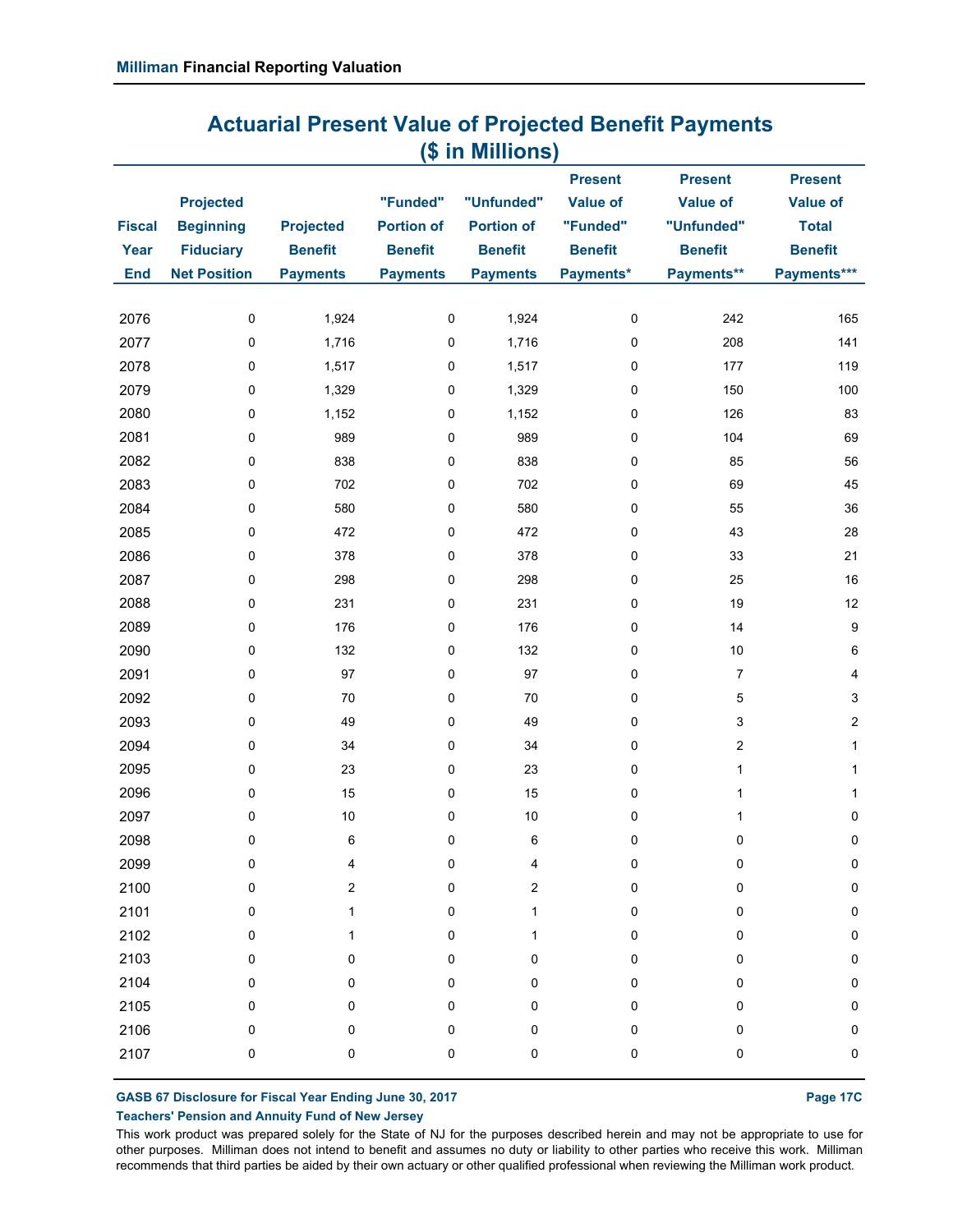|               |                     |                  |                   |                   | <b>Present</b>  | <b>Present</b>  | <b>Present</b>  |
|---------------|---------------------|------------------|-------------------|-------------------|-----------------|-----------------|-----------------|
|               | <b>Projected</b>    |                  | "Funded"          | "Unfunded"        | <b>Value of</b> | <b>Value of</b> | <b>Value of</b> |
| <b>Fiscal</b> | <b>Beginning</b>    | <b>Projected</b> | <b>Portion of</b> | <b>Portion of</b> | "Funded"        | "Unfunded"      | <b>Total</b>    |
| Year          | <b>Fiduciary</b>    | <b>Benefit</b>   | <b>Benefit</b>    | <b>Benefit</b>    | <b>Benefit</b>  | <b>Benefit</b>  | <b>Benefit</b>  |
| End           | <b>Net Position</b> | <b>Payments</b>  | <b>Payments</b>   | <b>Payments</b>   | Payments*       | Payments**      | Payments***     |
|               |                     |                  |                   |                   |                 |                 |                 |
| 2108          | $\Omega$            | $\Omega$         | <sup>0</sup>      | U                 | 0               | $\Omega$        | $\Omega$        |
| 2109          | $\Omega$            | U                | <sup>0</sup>      | 0                 | 0               | 0               | 0               |
| 2110          | $\Omega$            | U                | $\Omega$          | 0                 | 0               | $\Omega$        | 0               |
| 2111          | $\mathbf{0}$        | 0                | 0                 | 0                 | 0               | 0               | 0               |
| 2112          | $\Omega$            | U                | <sup>0</sup>      | 0                 | 0               | $\Omega$        | 0               |
| 2113          | $\Omega$            | 0                | $\Omega$          | 0                 | 0               | $\Omega$        | 0               |
| 2114          | $\Omega$            | U                | <sup>0</sup>      | U                 | <sup>0</sup>    | 0               | 0               |
| 2115          | $\Omega$            | U                | $\Omega$          | 0                 | <sup>0</sup>    | $\Omega$        | 0               |
| 2116          | 0                   |                  | 0                 | 0                 | 0               | 0               | 0               |

**GASB 67 Disclosure for Fiscal Year Ending June 30, 2017 Page 17D**

**Teachers' Pension and Annuity Fund of New Jersey**